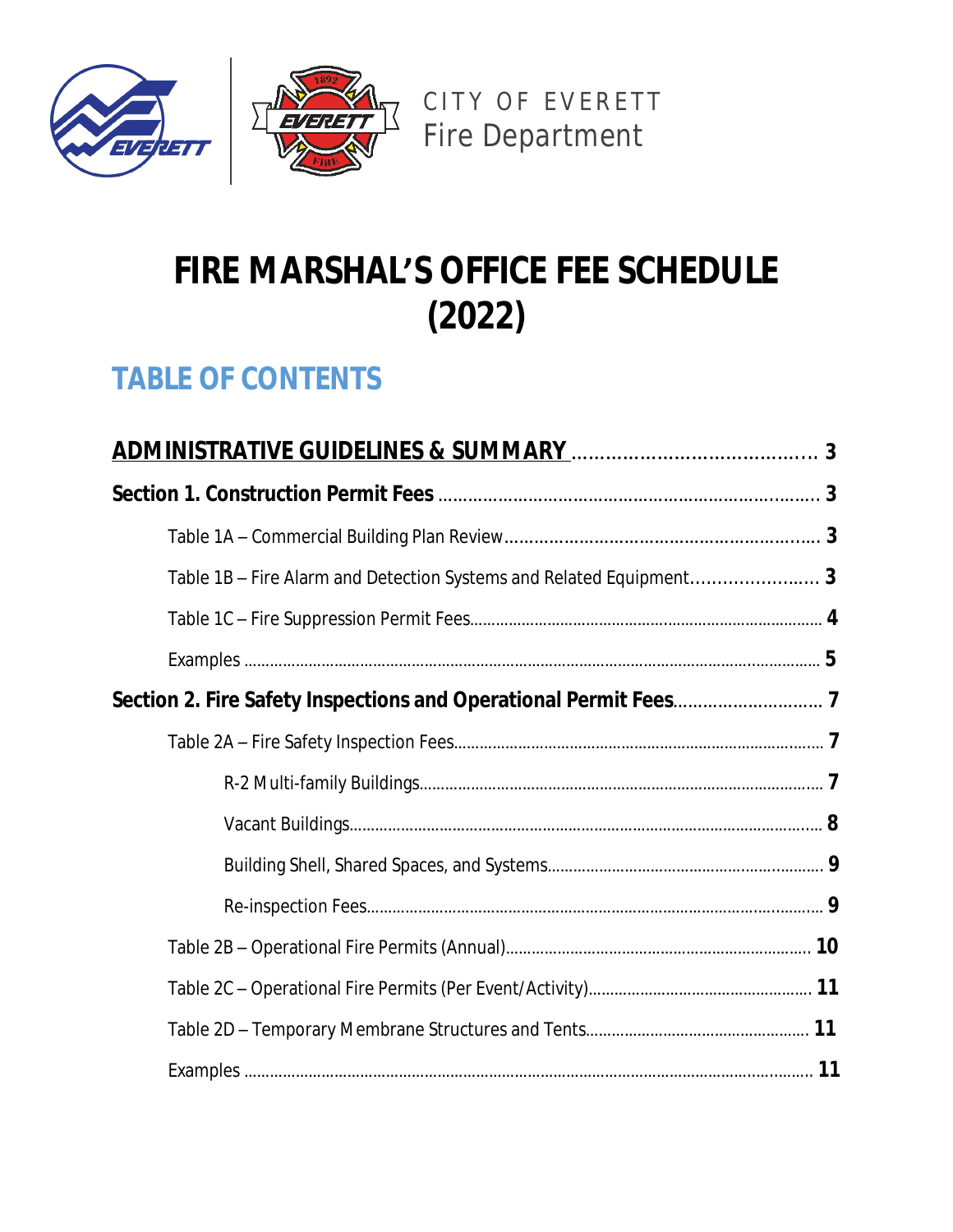| Table 1B – Fire Alarm and Detection Systems and Related Equipment 15 |  |
|----------------------------------------------------------------------|--|
|                                                                      |  |
| Section 2. Fire Safety Inspections and Operational Permit Fees 17    |  |
|                                                                      |  |
|                                                                      |  |
|                                                                      |  |
|                                                                      |  |
|                                                                      |  |
|                                                                      |  |
|                                                                      |  |
|                                                                      |  |
|                                                                      |  |
|                                                                      |  |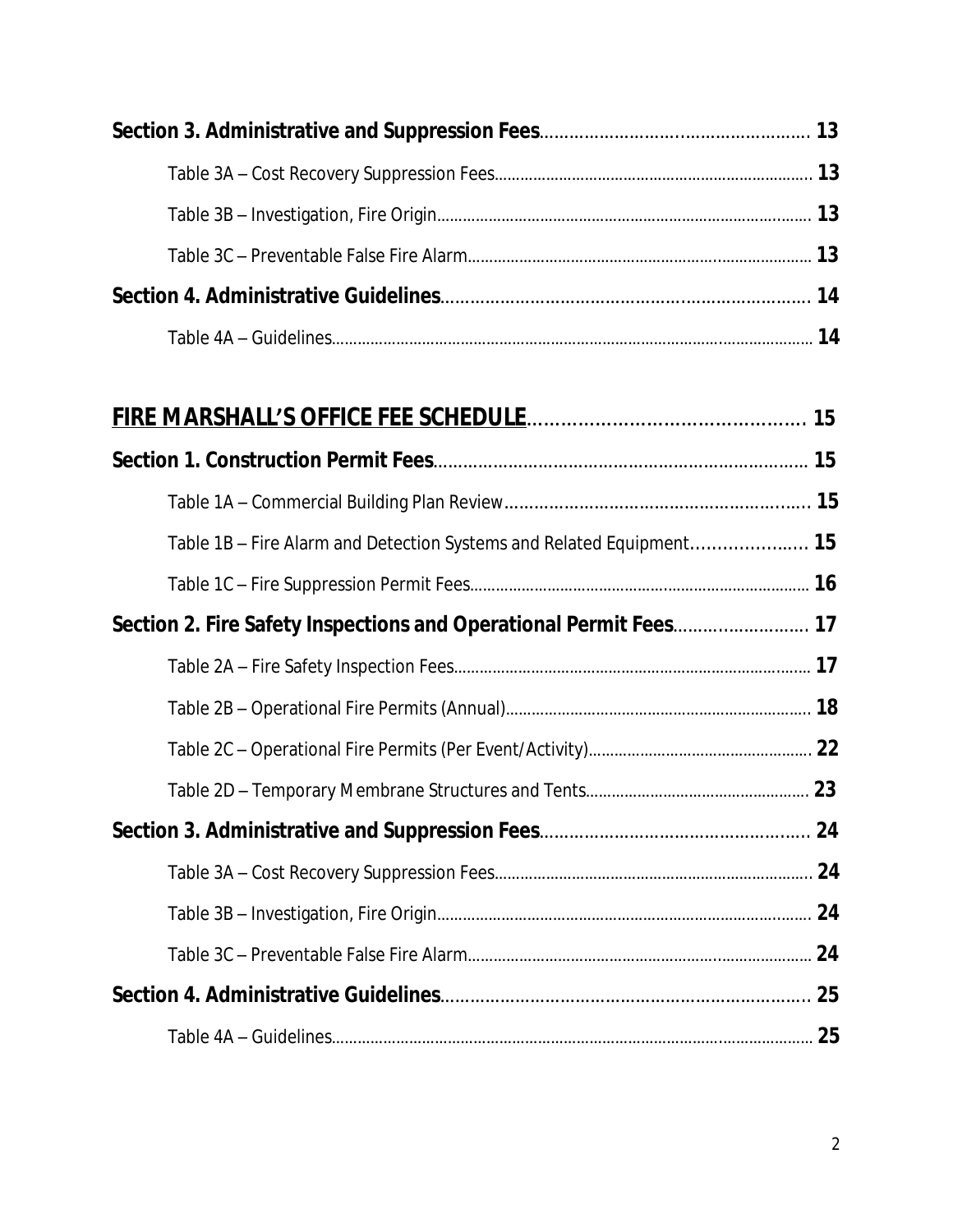# **FIRE MARSHAL'S OFFICE FEE SCHEDULE**

# **ADMINISTRATIVE GUIDELINES & SUMMARY**

# **Section 1. Construction Permit Fees**

### **Table 1A – Commercial Building Plan Review**

The Commercial Building Plan Review shown on Table 1A encompasses all general commercial building plan review and field inspection conducted on construction projects. Table 1A does not include Fire Alarm & Detection Systems found on Table 1B, and Automatic Fire Extinguishing Systems found on Table 1C.

The fees listed in Table 1A were determined by estimating time for plan review and field inspections based on construction valuation allows for the proper charges to be applied based on time to review & inspect. The construction valuation prevents over charging for small projects and charges the appropriate amount for larger projects which takes more time to review and inspect.

The Everett Fire Dept. uses the same valuation format as the Everett Building Dept. This format allows developers & contractors to estimate permit cost.

| <b>Construction Valuation</b> | <b>Fee</b>                                                            |
|-------------------------------|-----------------------------------------------------------------------|
| \$1 to \$1,500                | \$22                                                                  |
| \$1,501 to \$2,000            | \$22                                                                  |
| \$2,001 to \$25,000           | \$44 plus \$1.00 for each \$200 of valuation over \$2,000             |
| \$25,001 to \$50,000          | \$176 plus \$1.00 for each \$200 of valuation over \$25,000           |
| \$50,001 to \$100,000         | \$286 plus \$1.00 for each \$200 of valuation over \$50,000           |
| \$100,001 to \$500,000        | \$550 plus \$1.00 for each \$2,000 of valuation over \$100,000        |
| \$500,001 to \$1,000,000      | \$792 plus \$1.00 for each \$2,000 of valuation over \$500,000        |
| \$1,000,001 and up            | \$1,056 plus \$1.00 for each \$2,500 of valuation over<br>\$1,000,000 |

Table 1A

# **Table 1B – Fire Alarm and Detection Systems and Related Equipment**

Table 1B shows the construction valuation and fees for all Fire Alarm and Detection Systems that are plan reviewed and inspected by the Everett Fire Department. The fees shown in Table 1B are based on only the valuation of the Fire Alarm & Detection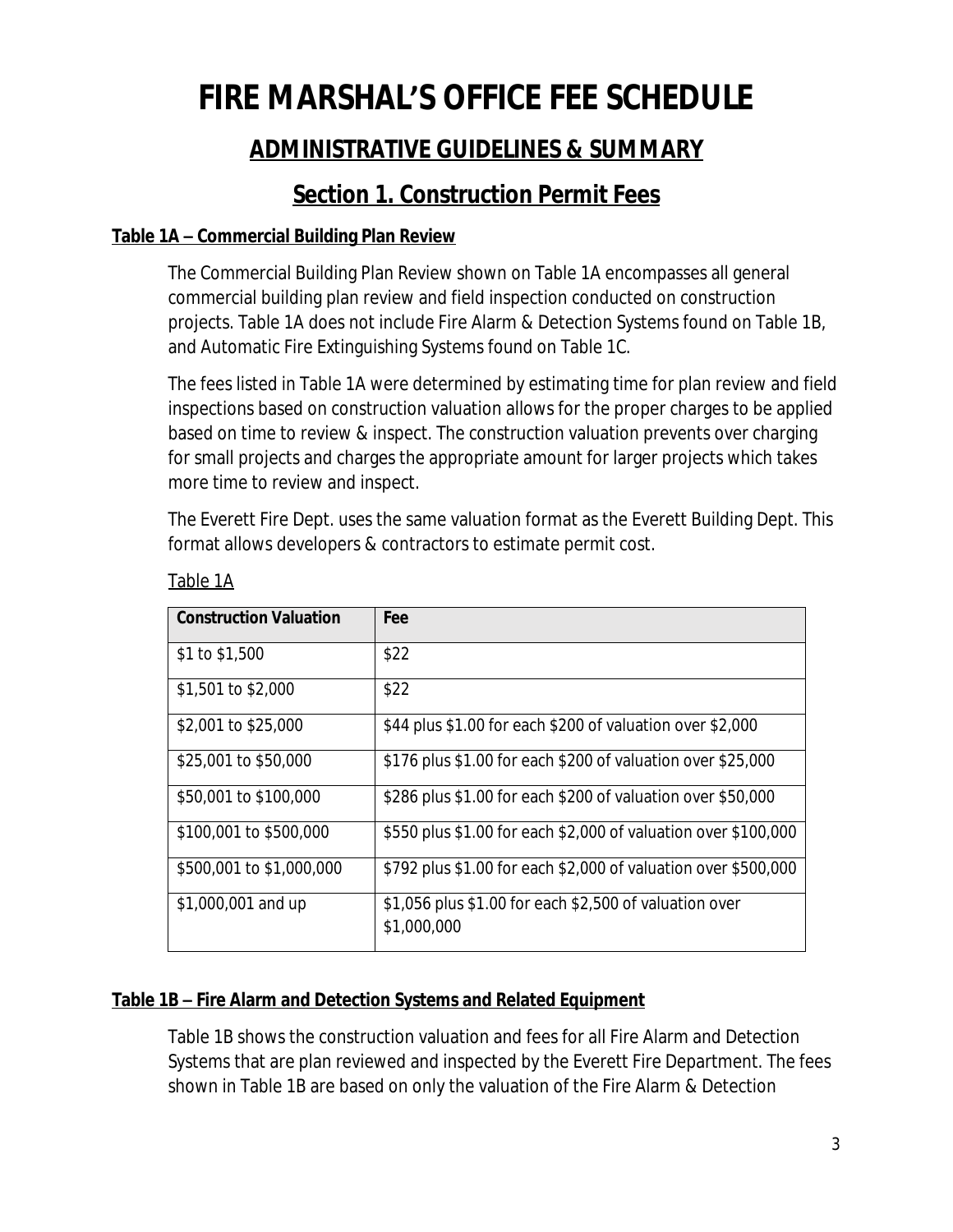Systems being submitted, other reviews and inspection fees for construction will be determined by Table 1A.

The fees listed in Table 1B were determined by estimating time for plan review and field inspections based on the construction valuation of the work being performed.

The construction valuation format is the same format as the Everett Building Department and allows for developers and contractors to appropriately estimate permit cost for future projects.

| ź. |  |
|----|--|
|    |  |

| <b>Construction Valuation</b> | Fee                                                                   |
|-------------------------------|-----------------------------------------------------------------------|
| \$1 to \$1,500                | \$88                                                                  |
| \$1,501 to \$2,000            | \$88                                                                  |
| \$2,001 to \$25,000           | \$176 plus \$15 for each \$1,000 of valuation over \$5,000            |
| \$25,001 to \$50,000          | \$484 plus \$5 for each \$1,000 of valuation over \$25,000            |
| \$50,001 to \$100,000         | \$616 plus \$2 for each \$1,000 of valuation over \$50,000            |
| \$100,001 to \$500,000        | \$704 plus \$1 for each \$1,000 of valuation over \$100,000           |
| \$500,001 to \$1,000,000      | \$1,144                                                               |
| \$1,000,001 and up            | \$1,144 plus \$1.00 for each \$1,000 of valuation over<br>\$1,000,000 |

# **Table 1C – Fire Suppression Permit Fees**

Table 1C shows the construction valuation and fee for all Automatic Fire Extinguishing Systems that are plan reviewed and inspected by the Everett Fire Department. The fees shown in Table 1C are based only on the valuation of the Automatic Fire Extinguishing Systems being submitted. Other reviews and inspection fees for construction will be determined by Table 1A.

The fees listed in Table 1C were determined by estimating time for plan review and field inspections based on the construction valuation of the work being performed.

The construction valuation format is the same format as the Everett Building Department and allows for developers and contractors to appropriately estimate permit cost for future projects.

Automatic Fire Extinguishing Systems include but not limited to the following.

- Fire Sprinkler Systems
- Commercial Cooking Hood Suppression Systems/ Spray Booths
- Clean Agent Systems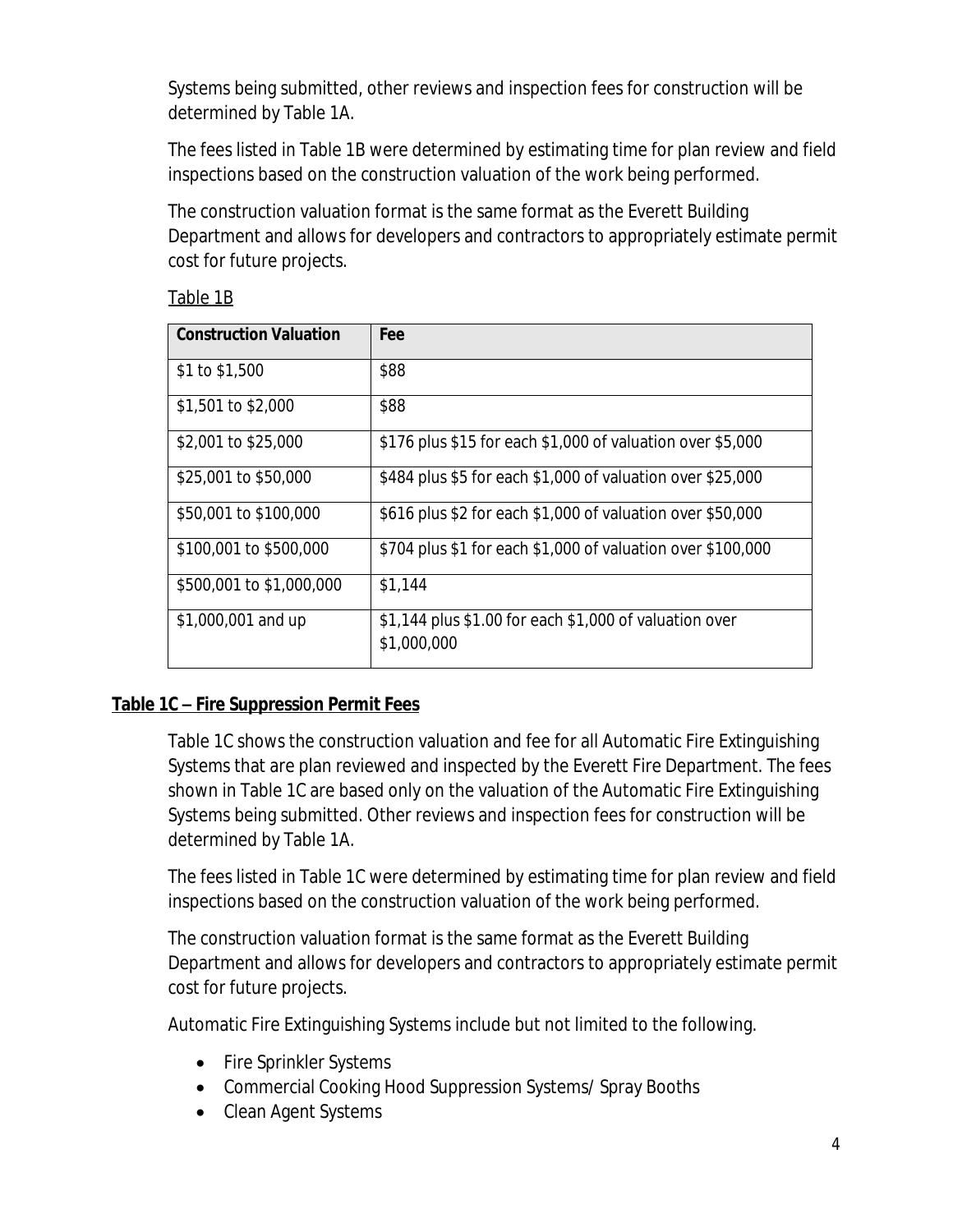- Standpipe Systems
- Fire Pumps and Related Equipment

# Table 1C

| <b>Construction Valuation</b> | Fee                                                             |
|-------------------------------|-----------------------------------------------------------------|
| \$1 to \$1,500                | \$88                                                            |
| \$1,501 to \$2,000            | \$176                                                           |
| \$2,001 to \$25,000           | \$176 plus \$15 for each \$1,000 of valuation over \$2,000      |
| \$25,001 to \$50,000          | \$528 plus \$10 for each \$1,000 of valuation over \$25,000     |
| \$50,001 to \$100,000         | \$792 plus \$5 for each \$1,000 of valuation over \$50,000      |
| \$100,001 to \$500,000        | \$1,056 plus \$1 for each \$1,000 of valuation over \$100,000   |
| \$500,001 to \$1,000,000      | \$1,430                                                         |
| \$1,000,001 and up            | \$1,430 plus \$1 for each \$5,000 of valuation over \$1,000,000 |

# **Construction Permit Fees Implementation (Examples & Comparisons)**

# **Step 1**

- Commercial Building Plan Review Fee Based on Construction Valuation
- **Step 2**
	- Fire Detection Systems Based on Construction Valuation

#### **Step 3**

Fire Extinguishing Systems - Based on Construction Valuation

#### **Step 4**

| \$ |
|----|
| \$ |
|    |
|    |
|    |

# **Example #1**

# **Tenant improvement/remodel.**

| ← Construction Valuation                | $\sim 100$ | \$2,000 Valuation | \$22 |
|-----------------------------------------|------------|-------------------|------|
| $\checkmark$ Fire Detection Systems     | $\sim 100$ | No System         | \$0  |
| $\checkmark$ Fire Extinguishing Systems |            | <u>No System</u>  | SO.  |
| $\checkmark$ Total                      |            |                   | \$22 |

#### **Example #2**

**Tenant improvement/remodel.**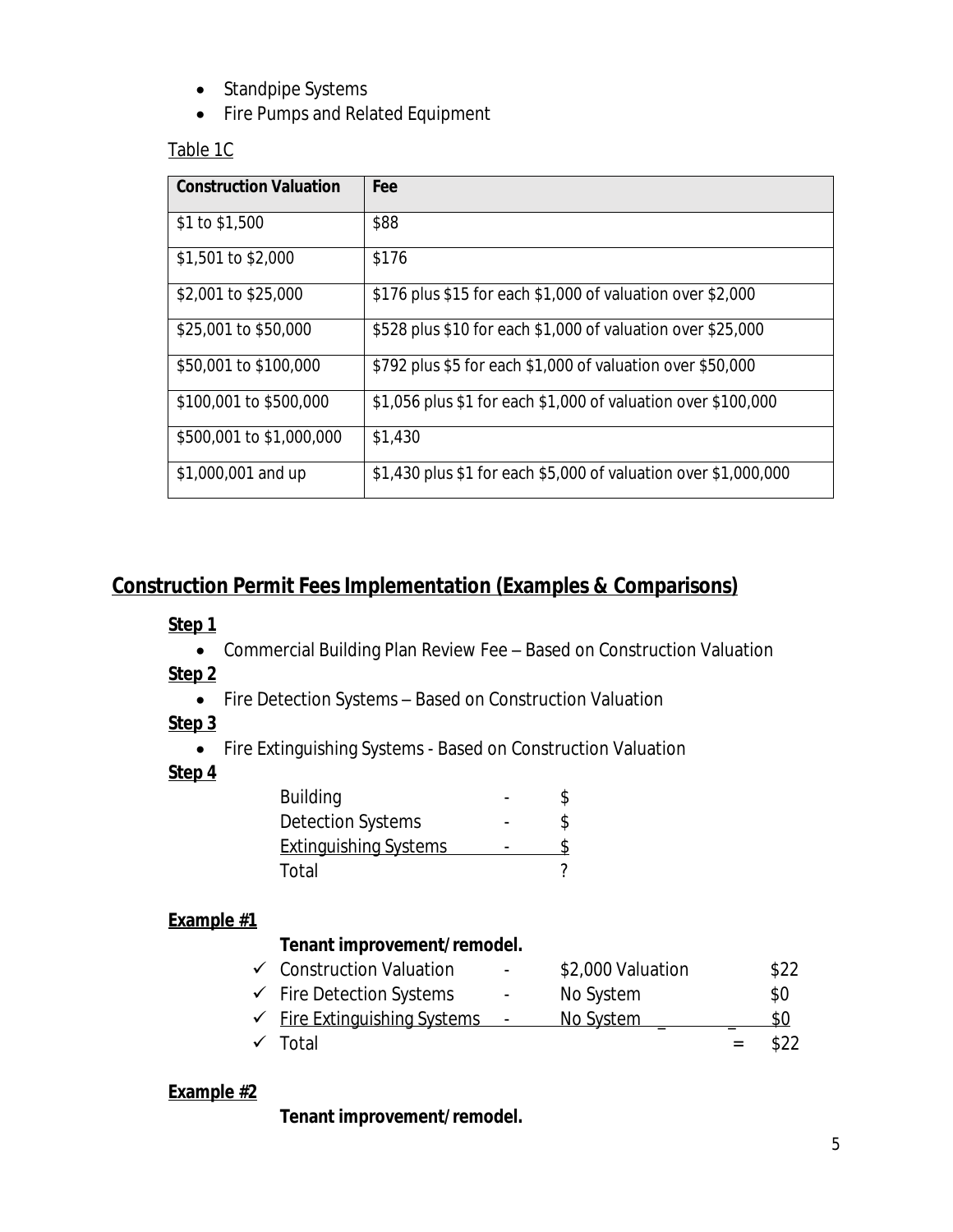|                   | $\checkmark$ Construction Valuation<br>\$176 | \$25,000 Valuation    |              |
|-------------------|----------------------------------------------|-----------------------|--------------|
|                   | $\checkmark$ Fire Detection Systems          | \$12,000 Valuation    | \$281        |
| ✓                 | <b>Fire Extinguishing Systems</b><br>Total   | No System             | \$0<br>\$457 |
| <b>Example #3</b> |                                              |                       |              |
|                   | New Building.                                |                       |              |
|                   | ← Construction Valuation                     | \$500,000 Valuation   | \$792        |
|                   | $\checkmark$ Fire Detection Systems          | \$12,000 Valuation    | \$281        |
|                   | <b>Fire Extinguishing Systems</b>            | No System             | \$0          |
|                   | Total                                        |                       | \$1,073      |
| Example #4        |                                              |                       |              |
|                   | New Building.                                |                       |              |
|                   | $\checkmark$ Construction Valuation          | \$1,000,000 Valuation | \$1,056      |
| ✓                 | <b>Fire Detection Systems</b>                | \$12,000 Valuation    | \$281        |
|                   |                                              |                       |              |

| $\checkmark$ Fire Extinguishing Systems | \$50,000 Valuation | \$792       |
|-----------------------------------------|--------------------|-------------|
| $\checkmark$ Total                      |                    | $=$ \$2,129 |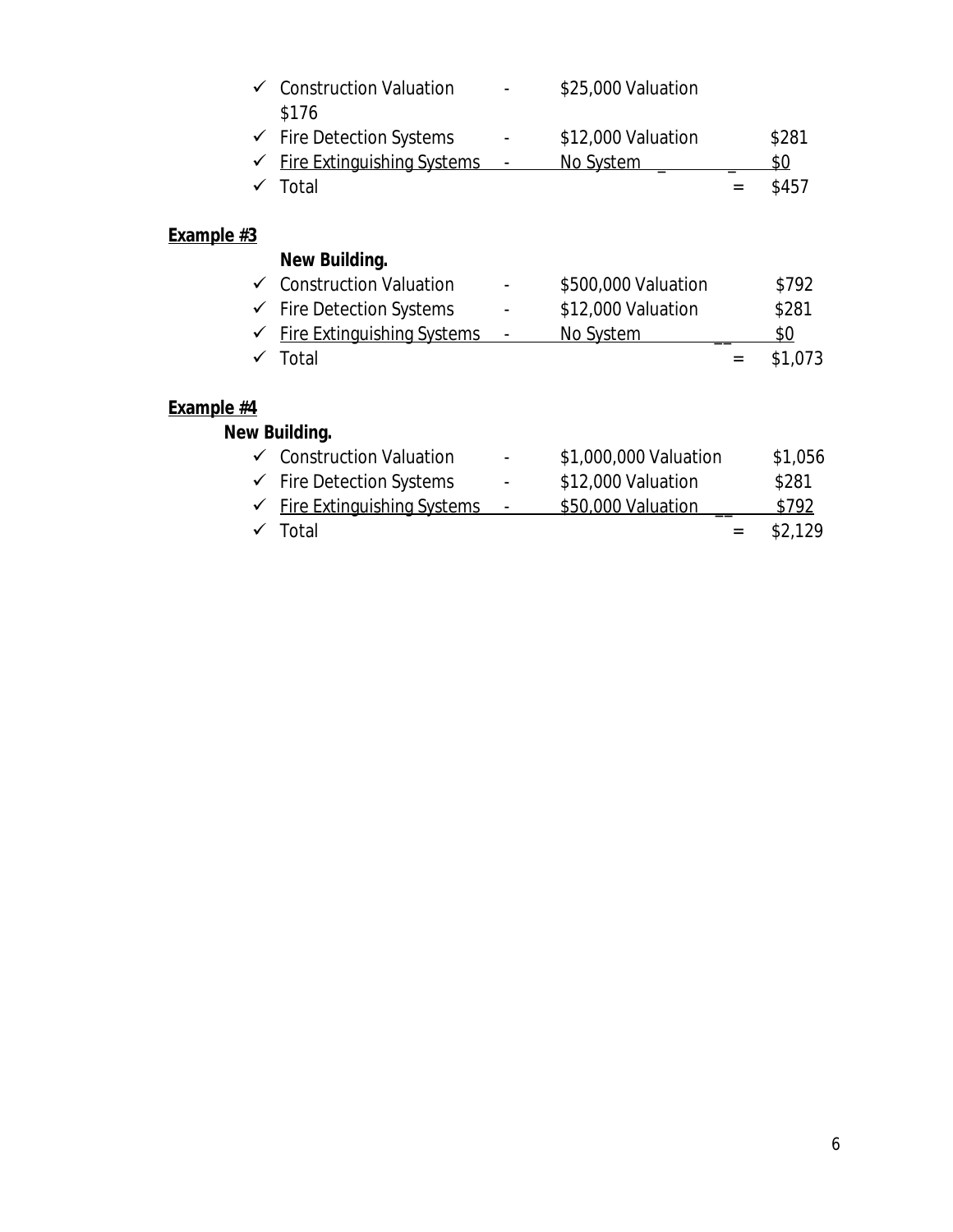# **Section 2. Fire Safety Inspections and Operational Permit Fees**

#### **Table 2A – Fire Safety Inspection Fees**

#### **Inspected Square-footage**

All Fire Safety Inspections conducted on commercial buildings/business throughout the City of Everett will be assessed with an Inspected Square-footage fee.

*Exception:* Multi-family buildings, Some Vacant buildings, Building Shells, and Public School District school sites.

Inspection Square-footage fees are based on a basic inspection of a building at that particular square footage. Operational Permits fees will be added to the base square footage fee. A list of applicable Operational Permits as defined by the International Fire Code can be seen in table 2B.



| <b>Inspected Square-footage (SF)</b> | Fee   |
|--------------------------------------|-------|
| $1 - 1,000$                          | \$22  |
| 1,001-2,500                          | \$44  |
| 2,501-10,000                         | \$88  |
| 10,001-50,000                        | \$132 |
| 50,001-150,000                       | \$176 |
| 150,001-400,000                      | \$264 |
| Over 400,000                         | \$352 |

#### **R-2 Multi-family Buildings**

The Fire Inspection of a Multi-family building is conducted in all accessible common areas of the property, such as stairs, garage, exercise and laundry rooms, as well as any vacant rental unit. Inspectors help identify fire safety hazards. These hazards include: Fire Lanes and exits, obstructions, property identification, hazardous material storage, as well as the presence of fire protection equipment.

"R-2 Multi Family Buildings" occupancies containing sleeping units or more than two dwelling units where the occupants are primarily permanent in nature.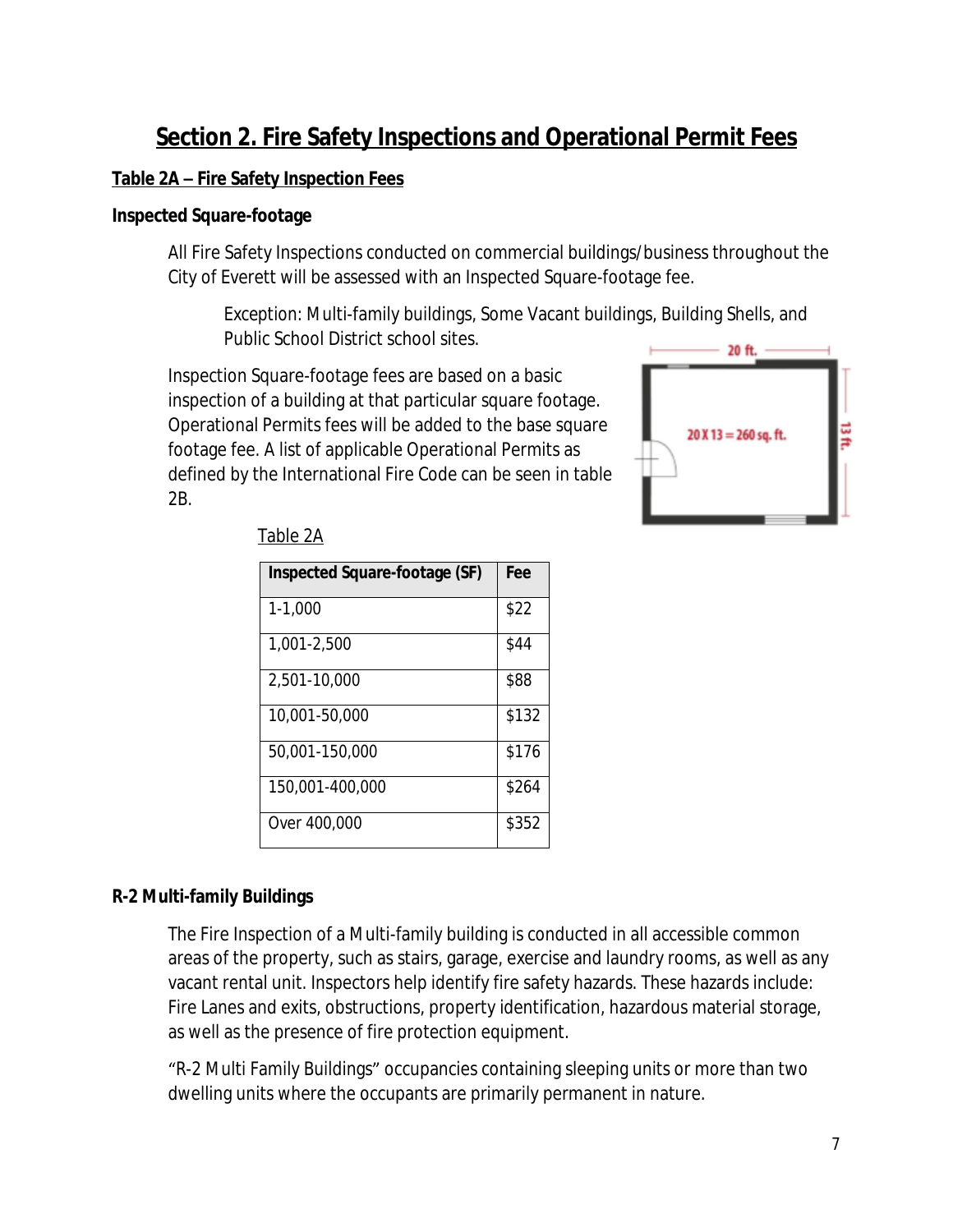\$5 Per Unit (not to exceed \$500)

# *Examples*



**x \$5 per Unit x \$5 per Unit \$15.00 \$70.00**



 **3 Unit Multi-family 14 Unit Multi-family**

# **Vacant Buildings**

Inspections are conducted on vacant commercial and residential buildings (multifamily). The purpose of the inspection is to ensure that the building is secured against illegal entry, that hazardous conditions such as holes in walls or flooring are covered and secured, that combustible materials are removed, that the building address is clearly posted, and that all fire protection systems are maintained in an operable condition at all times. Such inspections are important, since vacant buildings are frequently the target of arson or fires started by persons who have illegally gained entry into buildings.

Vacant Buildings Inspection Fees will fall into one of the three categories:

# 1. **Exterior Inspection with Systems Verification** - **\$44**

 Cannot gain interior access, building is equipped with Fire Protection Systems that need to be verified and inspected.

# 2. **Exterior Inspection with No Systems** - **\$22**

 Cannot gain interior access, building is not equipped with any Fire Protection Systems to be inspected.

# 3. **Interior Inspection** – **Use Square-footage Fee**

 Interior access is granted and a traditional inspection can be performed by an Inspector.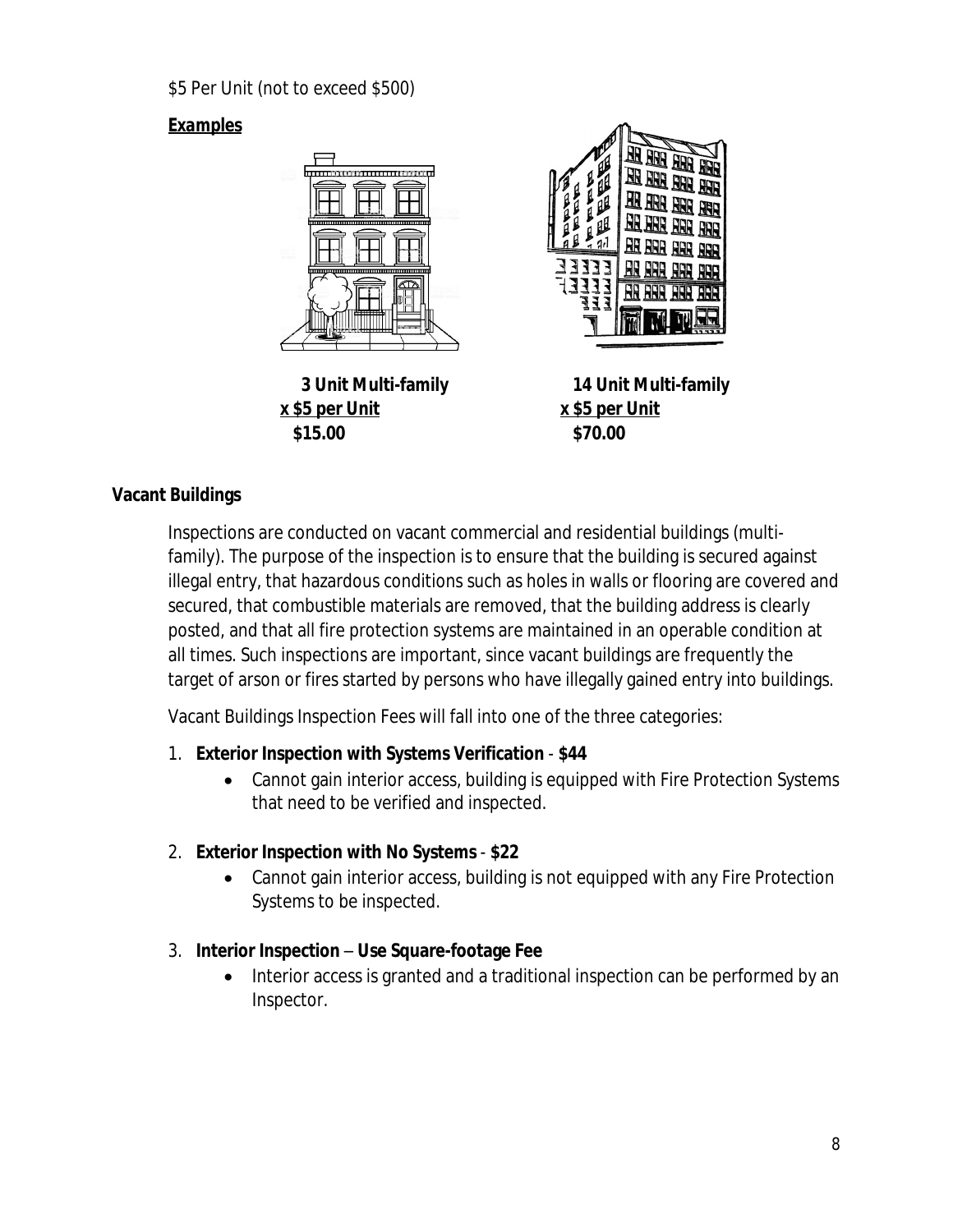#### **Building Shell, Shared Spaces, and Systems**

"Building Shell or Shared Spaces" an area or space that is common to multiple tenets within a structure that is not under the direct supervision or management of a single business owner or tenant. Can include common areas, suppression systems, fire alarms, exiting systems, and devices used throughout multiple tenant spaces.

| <b>Building Shell, Shared Spaces, and Systems</b>                      | Fee  |
|------------------------------------------------------------------------|------|
| Building Without System(s) (Fire Sprinklers, Fire Alarm, Fire<br>Pump) | \$44 |
| Building With System(s) (Fire Sprinklers, Fire Alarm, Fire<br>Pump)    | \$88 |

#### **Re-inspection Fees**

While performing a Fire Safety Inspection of a building/business, deficiencies may be discovered. Fire Department staff will arrange a re-inspection of the building/business to verify corrections have been made. The Fire Marshal's Office is hoping that the implementation of a re-inspection fee will reduce the number of follow-up visits needed to verify compliance. There is a large number of businesses throughout the community that require fire safety inspection and if a reduction in the number of follow-ups can be accomplished, the more business that can be inspected on a regular basis.

"Satisfactory Re-Inspection" a follow-up inspection in which the responsible party has corrected all previously discovered violations/deficiencies and the inspection is then considered complete.

"Unsatisfactory Re-Inspection" a follow-up inspection that the responsible party has not corrected all of the previously discovered violations/deficiencies and an additional follow-up will be required.

# **SATISFACTORY RE-INSPECTION**

No Charge

**UNSATISFACTORY RE-INSPECTION** \$100

#### **UNSATISFACTORY RE-INSPECTION SECOND AND EACH ADDITIONAL** \$200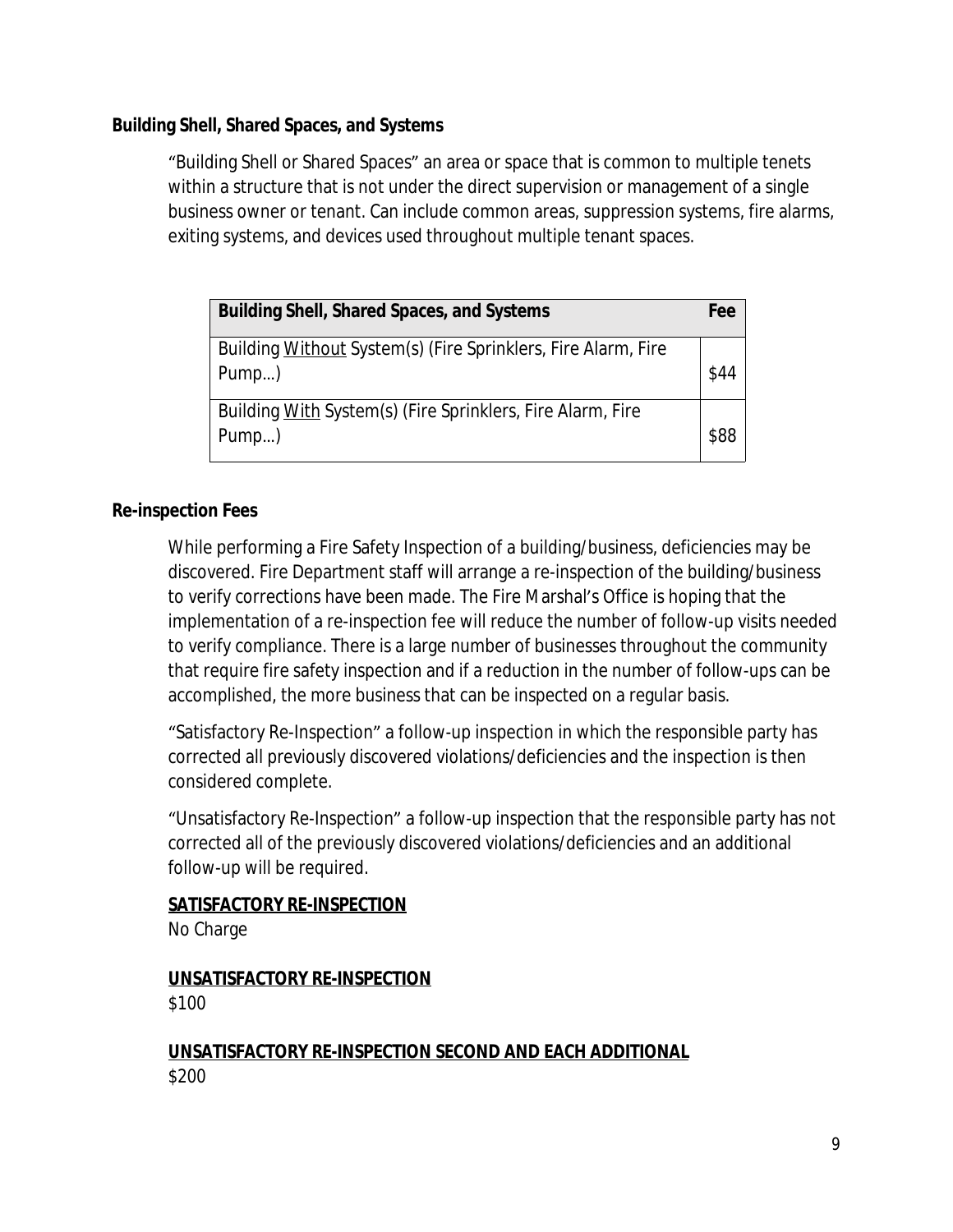# **Table 2B – Operational Fire Permits (Annual)**

The Everett Fire Marshal's Office (FMO) is responsible for ensuring safe operational practices of those individuals, companies, and businesses who wish to use or participate in operations that are considered to be hazardous and pose a potential threat to the safety and wellbeing of the general public. To ensure operations, and practices are done safely and in compliance with the fire code an inspection, review, and issuance of an Operational Permit is required.

- The Operational Fire Permits that are listed in Table 2B are required to be renewed on an annual basis.
- Fees will only be assessed after a fire safety inspection has verified compliance with the International Fire Code (IFC), and no more than once annually.
- Fees will be assessed in conjunction with the Inspected Square Footage Fee found on Table 2A.
- The amounts and definitions that determine if an Operational Fire Permit is required can be found in the International Fire Code.

The following is a list of the Operational Fire Permits listed in Table 2B:

- Aerosol Products
- Carbon Dioxide Systems
- Combustible Dust-Producing Operations
- Compressed Gases
- Cryogenic Fluids
- Dry Cleaning
- Flammable and Combustible Liquids
- Fruit and Crop Ripening
- Hazardous Materials
- High-Piled Storage
- Industrial Ovens
- Liquid or Gas-Fueled Vehicles or Equipment in Assembly Buildings
- Mobile Food Preparation Vehicles
- Organic Coatings
- Pyroxylin Plastics
- Repair Garages and Motor Fuel-Dispensing Facilities
- Storage of Scrap Tires and Tire Byproducts
- Wood Products
- **•** Aviation Facilities
- Cellulose Nitrate Film
- Combustible Fibers
- Covered and Open Mall Buildings
- Cutting and Welding
- Explosives
- Floor Finishing
- Fumigation & Insecticidal Fogging
- HPM Facilities
- Hot Work Operations
- Lumber Yards and Woodworking
- LP Gas, Magnesium
- Miscellaneous Combustible Storage
- Motor Fuel-Dispensing Facilities
- Places of Assembly
- Refrigeration Equipment
- Rooftop Heliports
- Spraying or Dipping
- Tire-Rebuilding Plants
- Waste Handling
- Marijuana Extraction Systems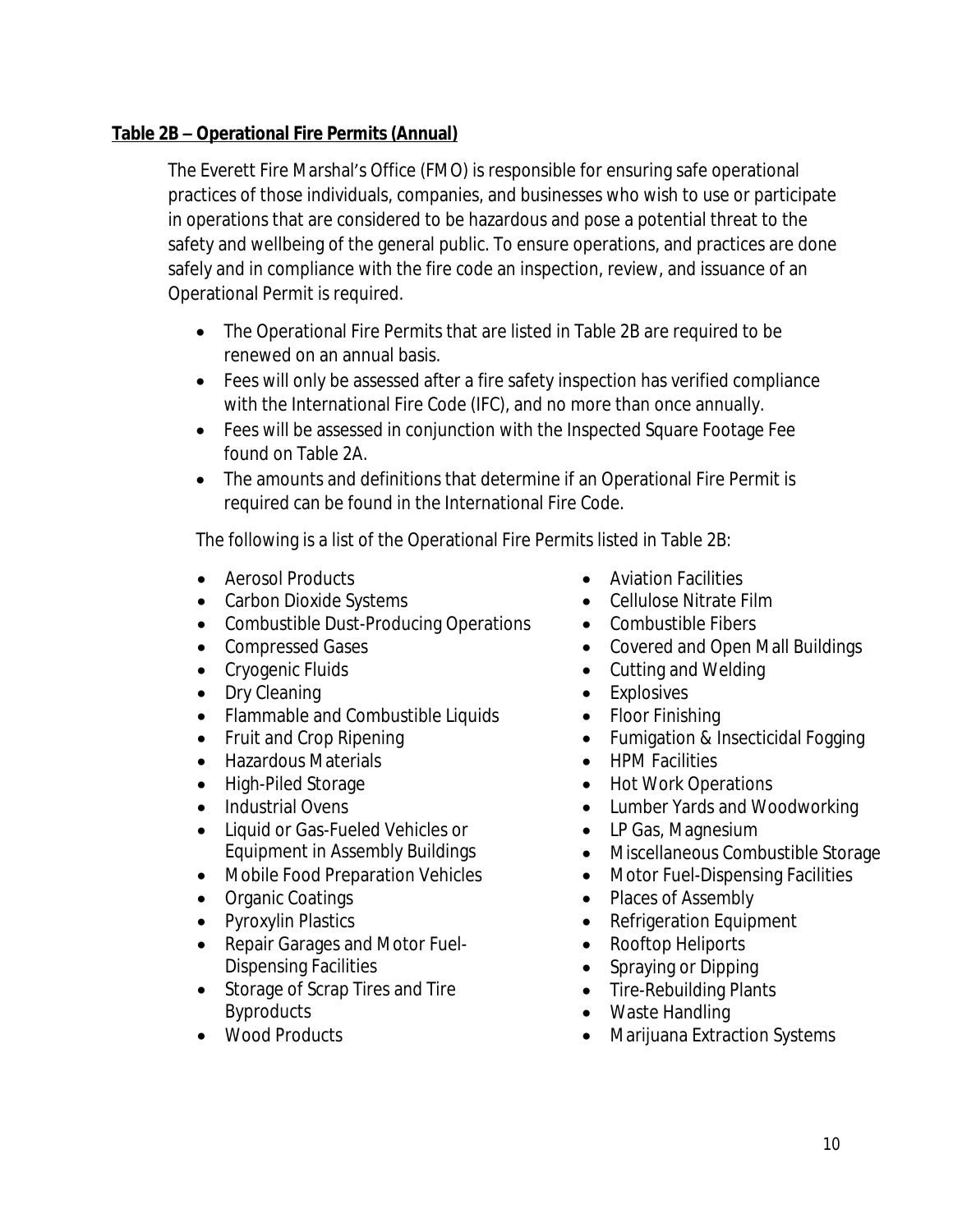### **Table 2C – Operational Fire Permits (Per Event/Activity)**

The Per-Event/Activity –Operational Fire Permits are for activities or practices that are performed on a per event basis and do not constitute as an annual Operational Fire Permit. Typically Per-Even –Operational Fire Permits require additional review and inspection time that is required to ensure safe operations and code compliance.

For per-event/activity operational fire permits the applicant and or responsible party for the event or activity will be responsible for all fees associated for the permit. The Operational Fire Permits listed in Table 2C are as follows:

- Amusement Buildings
- Carnivals, Fairs, and Festivals
- Decommissioning Residential Heating Oil Tanks
- Exhibits, Trade Shows, & Special Assemblies
- Hot Work Operations
- Mobile Food Preparation Vehicles
- Open Burning
- Open Flames and Torches,
- Open Flames and Candles
- Outdoor Assembly Event
- Pyrotechnic Special Effects Material
- Temporary Membrane Structures and Tents

#### **Table 2D – Temporary Membrane Structures and Tents**

This Table is to provide a more extensive breakdown of the Operational Fire Permit for a Temporary Membrane Structure or Tent. This permit will be utilized for events where tents or membrane structures are being used.

### **Fire Safety Inspections and Operational Permit Fees Implementation (Examples & Comparisons)**

**Step 1**

• Square-footage of the building/business

**Step 2**

Determine if Operational Fire Permits are required

# **Step 3**

Re-Inspections, where all corrections made prior to the follow-up inspection.

# **Step 4**

| Square-footage             | Ж |
|----------------------------|---|
| <b>Operational Permits</b> | ፍ |
| Re-Inspections             |   |
| Total                      |   |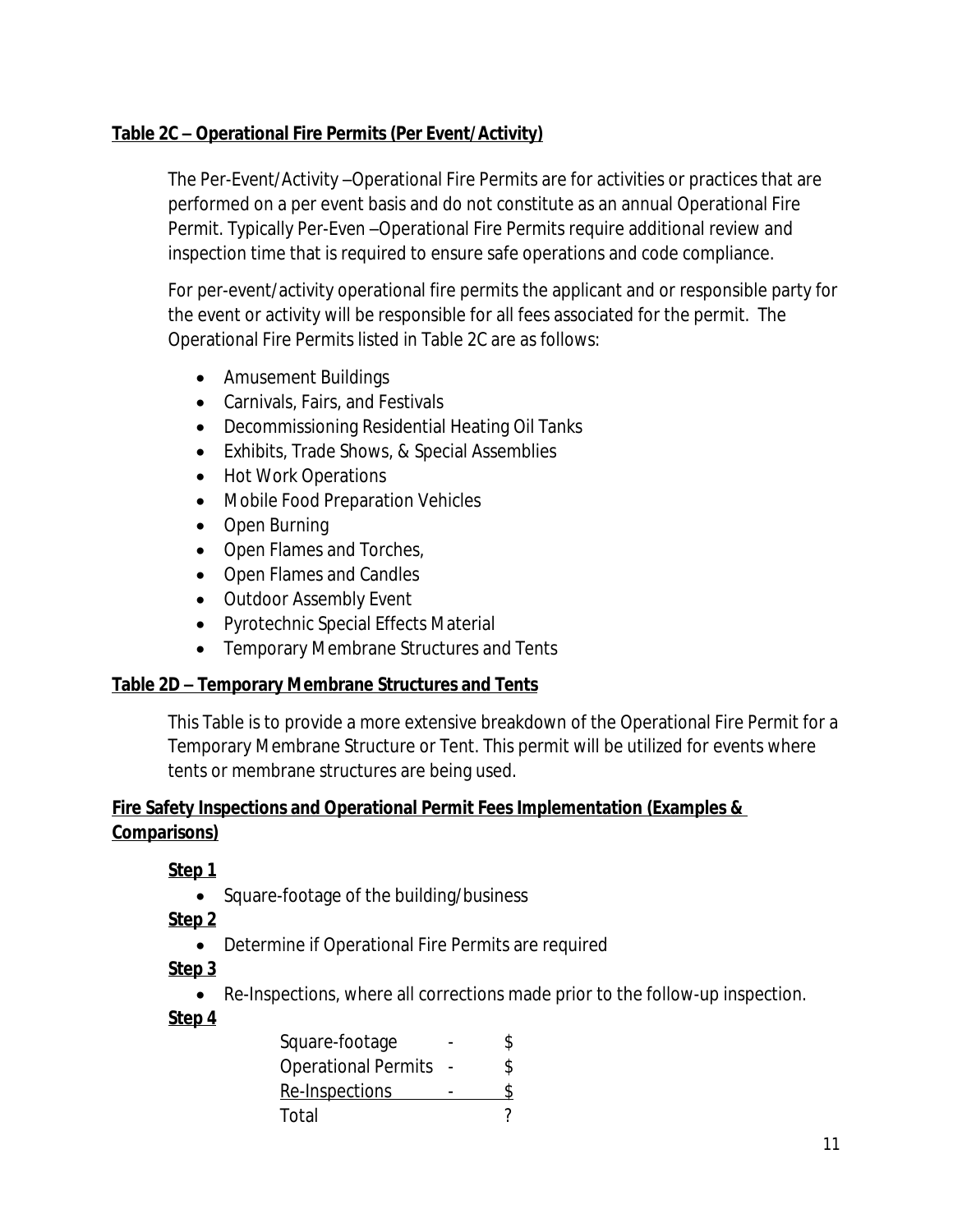# **Example #1**

Fire Safety Inspection of a 2,000 Square-foot Mercantile Business.

| $\checkmark$ Square-footage        | $\sim$ | 2,000 Square-feet | \$44 |
|------------------------------------|--------|-------------------|------|
| $\checkmark$ Operational Permits - |        | No Permits needed | \$0  |
| $\sqrt{ }$ Re-Inspections          | ۰      | No Unsatisfactory | \$0  |

 $\checkmark$  Total = \$44

### **Example #2**

Fire Safety Inspection of an 85,000 Square-foot, Eight Story Hotel.

| $\checkmark$ Square-footage        | $\overline{\phantom{a}}$ | 85,000 Square-feet | \$176     |
|------------------------------------|--------------------------|--------------------|-----------|
| $\checkmark$ Operational Permits - |                          | Place of Assembly  | \$88      |
| $\sqrt{\ }$ Re-Inspections         | $\overline{\phantom{a}}$ | No Unsatisfactory  | \$0       |
| $\checkmark$ Total                 |                          |                    | $=$ \$264 |

### **Example #3**

Fire Safety Inspection of a 60,000 Square-foot Factory.

| $\checkmark$ Square-footage        | 60,000 Square-feet         | \$176     |
|------------------------------------|----------------------------|-----------|
| $\checkmark$ Operational Permits - | High-Piled Storage         | \$88      |
|                                    | <b>Hazardous Materials</b> | \$88      |
| $\sqrt{ }$ Re-Inspections          | No Unsatisfactory          | \$0       |
| $\checkmark$ Total                 |                            | $=$ \$352 |
|                                    |                            |           |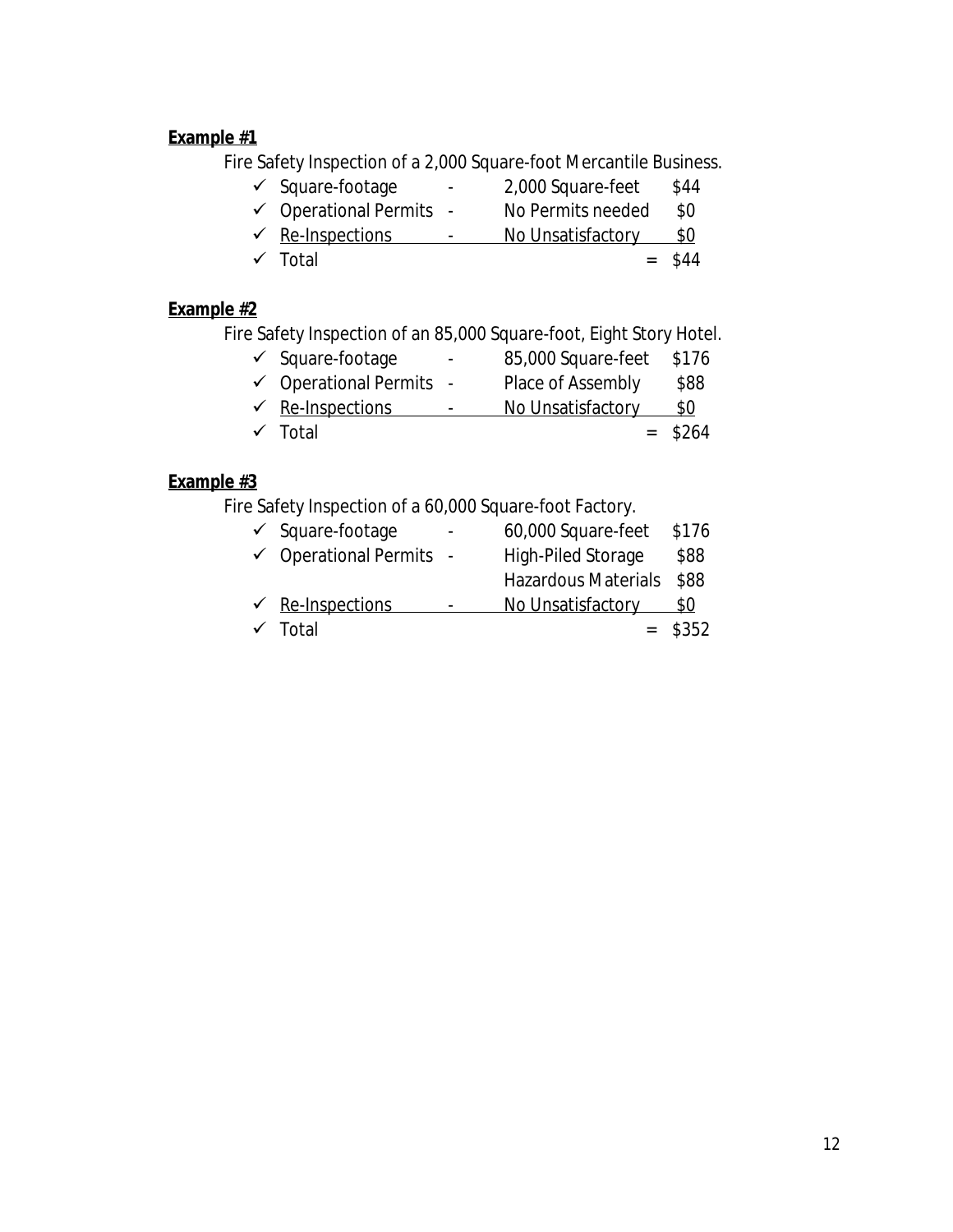# **Section 3. Administrative and Suppression Fees**

#### **Table 3A – Cost Recovery Suppression Fees**

These fees are intended to help with recovering Fire Department cost related to incidents caused from arson or incidents caused by negligence of an individual. The fees include equipment or apparatus that may have been contaminated, damaged, destroyed, or lost while providing services, labor costs per hour, and vehicle equipment cost per hour including overhead.

#### **Table 3B – Investigation, Fire Origin**

These fees are intended to help with recovering Fire Department cost related to incidents caused from arson or incidents caused by negligence of an individual. The fees found in Table 3B are to recover personal cost associated with the investigations of the fire.

#### **Table 3C – Preventable False Fire Alarm**

Excessive numbers of false alarms harm alarm users and the general public, excessive false alarms divert Public Safety Officers from other potentially critical duties and constitute a nuisance that must be abated.

A False Fire Alarm is defined as alarms sounding due to a lack of maintenance, despite fire code requirements calling for annual maintenance. A False Fire Alarm can also be when repeat accidental activations of a system that can be prevented.

The fee schedule listed below applies to Fire Alarm Systems that have a current annual service report in compliance with NFPA 72. All Fire Alarm Systems that do not have a current and verified service report in compliance with NFPA 72 will start at the Fourth Response Fee of the fee schedule.

| <b>Response</b>                         | Fee       |
|-----------------------------------------|-----------|
| <b>First Response</b>                   | No Charge |
| Second Response                         | No Charge |
| <b>Third Response</b>                   | No Charge |
| Fourth (and any additional)<br>response | \$308     |

**Table 3D – Outdoor Burning Violation**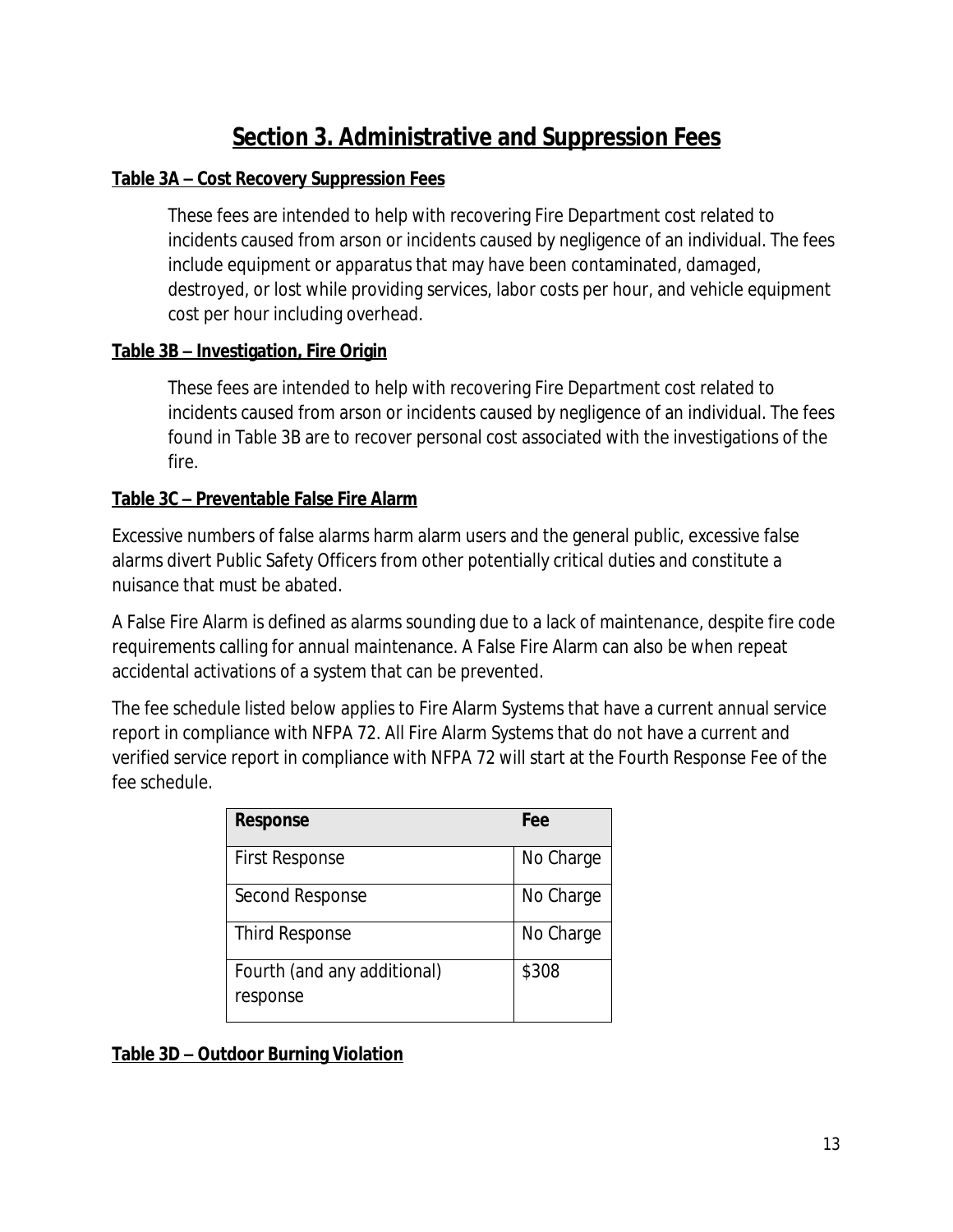Violations of Outdoor Burning as found in the International Fire Code Section 307 constitute as a public nuisance and take fire personnel away from other critical duties. The fee listed below represents the average cost associated with a fire response.

Each Response - \$308

# **Section 4. Administrative Guidelines**

### **Table 4A – Guidelines**

- All Fire Safety Inspections fees including Annual Operational Permits Fees and Inspected Square-footage fees will be issued not more than once in a calendar year.
- Construction Permits will serve as the operational permit for a period of up to one year from the last day of the month in which the installation permit become required.
- The Fire Marshal shall have the authority to resolve disputes regarding the assessment of all fees related to the Fire Marshal's Office Fee Schedule.
- The Fire Marshal shall have administrative authority to adjust the fee to be applied to any individual operational or construction permit where, in the professional opinion of the Fire Marshal, the specific circumstances of the use do not well fit the level description found in the fee schedule, or where an adjusted fee is part of the resolution of a dispute regarding the application of administration of this fee schedule. The adjustment to be made shall be limited to no more than 50% above or below the fee set forth in this fee schedule.
- City of Everett facilities requiring Operational Permits shall be issued permits at no cost unless the City of Everett has leased or rented that portion of the facility requiring the permit to another organization. In such case, the lessee or renter shall obtain and pay fees for required permits.
- City of Everett sponsored events requiring Per-Event/Activity Operational Fire Permits shall be issued permits at no cost unless the City of Everett has hired vendors or contractors to provide such services for which the vendor or contractors directly profit. In such cases, the vendor or contractor shall obtain and pay fees for required permits.
- Non-profit organizations designated as an IFS 501 (C) (3) organization shall be issued Annual Operational Fire Permits at no cost. Non-profits will be responsible for paying the Inspected Square-Footage fee.
- Public School Districts shall not be responsible for paying Inspected Squarefootage fees, Public School Districts will be responsible for paying for one Annual Operational Fire Permit per school site.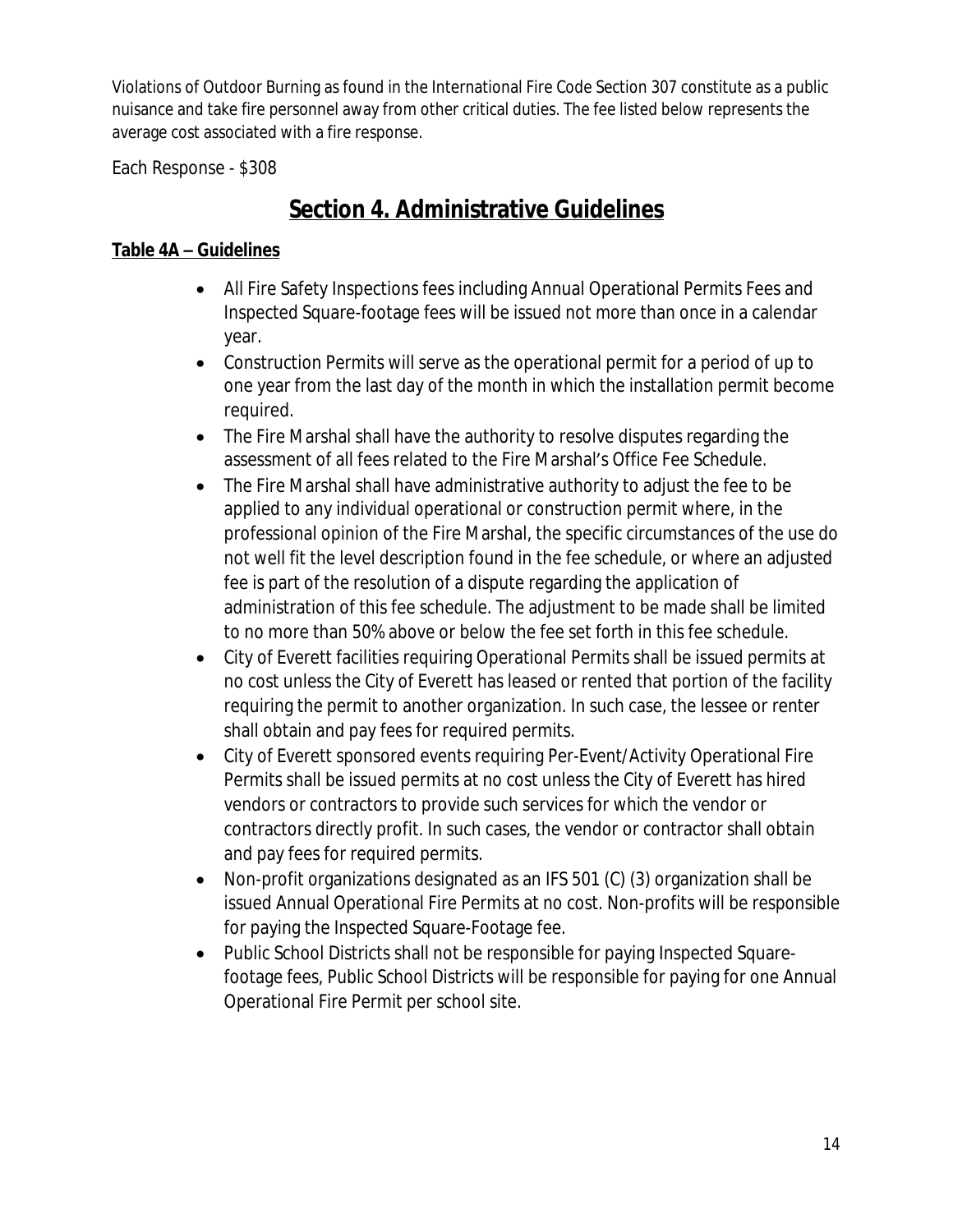# **FIRE MARSHAL'S OFFICE FEE SCHEDULE**

#### **Section 1. Construction Permit Fees**

Fees for commercial building plan review shall be listed below. Unless otherwise specified, all fees are comprehensive for plan review, permit issuance, and two (2) site inspections.

| <b>Table 1A - Commercial Building Plan Review</b> |                                                                                                     |  |
|---------------------------------------------------|-----------------------------------------------------------------------------------------------------|--|
|                                                   | For new or tenant improvement building permits. Applies to all occupancies except groups R-3 and U. |  |
| <b>Construction Valuation</b>                     | Fee                                                                                                 |  |
| \$1 to \$1,500                                    | \$22                                                                                                |  |
| \$1,501 to \$2,000                                | \$22                                                                                                |  |
| \$2,001 to \$25,000                               | \$44 plus \$1.00 for each \$200 of valuation over \$2,000 or fraction thereof                       |  |
| \$25,001 to \$50,000                              | \$176plus \$1.00 for each \$200 of valuation over \$25,000 or fraction thereof                      |  |
| \$50,001 to \$100,000                             | \$286 plus \$1.00 for each \$200 of valuation over \$50,000 or fraction thereof                     |  |
| \$100,001 to \$500,000                            | \$550 plus \$1.00 for each \$2,000 of valuation over \$100,000 or fraction<br>thereof               |  |
| \$500,001 to \$1,000,000                          | \$792 plus \$1.00 for each \$2,000 of valuation over \$500,000 or fraction<br>thereof               |  |
| \$1,000,001 and up                                | \$1,056 plus \$1.00 for each \$2,500 of valuation over \$1,000,000 or fraction<br>thereof           |  |

#### **Table 1B - NFPA 72 Fire Alarm and Detection Systems and Emergency Radio System**

IFC 105.7.6 Required for installation of or modification to fire alarm and detection systems and related equipment.

| Fees are comprehensive for plan review, permit issuance and two (2) site inspections. |  |  |
|---------------------------------------------------------------------------------------|--|--|
| <b>Construction Valuation Fee</b>                                                     |  |  |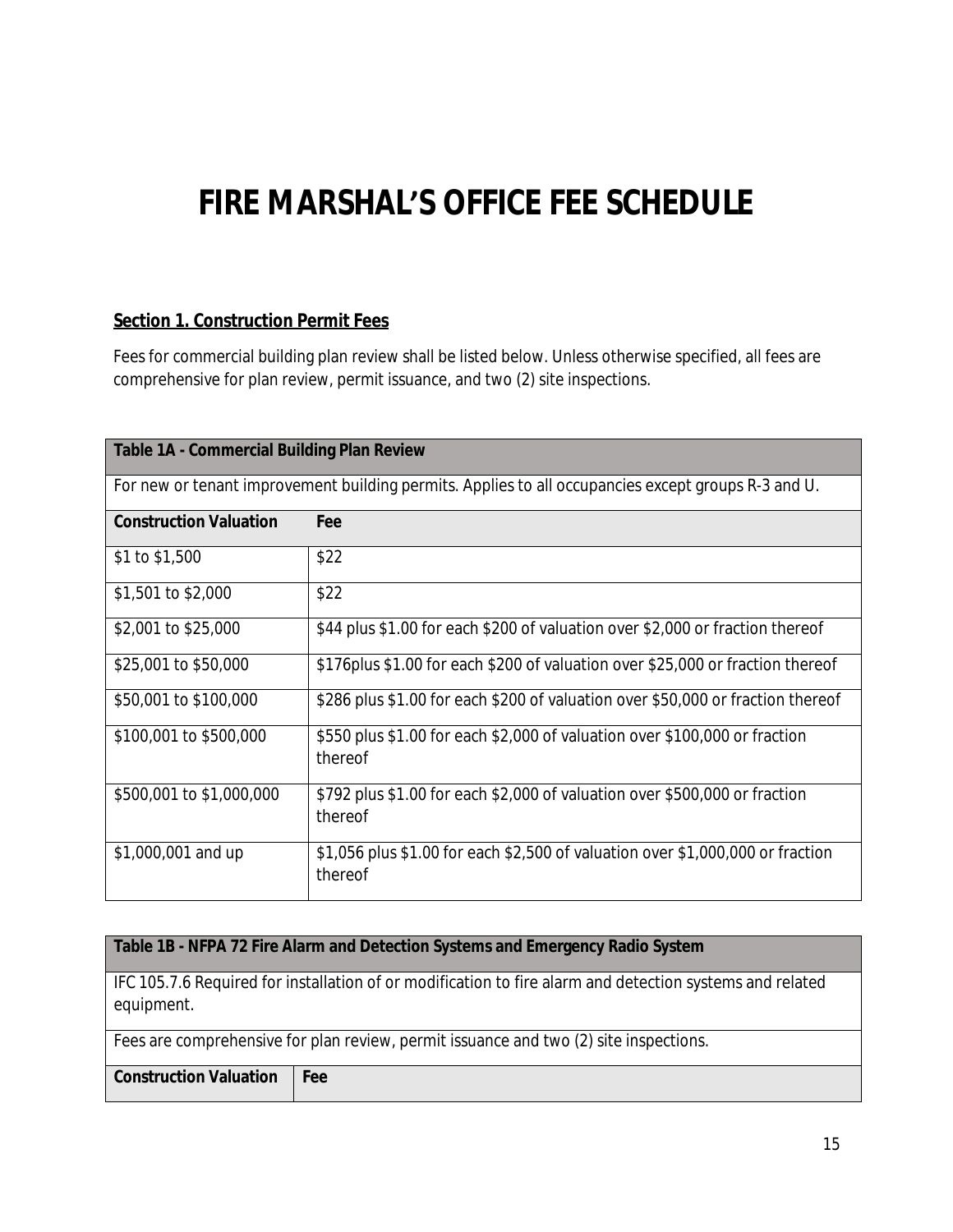| \$1 to \$1,500           | \$88                                                                                      |
|--------------------------|-------------------------------------------------------------------------------------------|
| \$1,501 to \$2,000       | \$88                                                                                      |
| \$2,001 to \$25,000      | \$176 plus \$15 for each \$1,000 of valuation over \$5,000 or fraction thereof            |
| \$25,001 to \$50,000     | \$484 plus \$5 for each \$1,000 of valuation over \$25,000 or fraction thereof            |
| \$50,001 to \$100,000    | \$616 plus \$2 for each \$1,000 of valuation over \$50,000 or fraction thereof            |
| \$100,001 to \$500,000   | \$704 plus \$1 for each \$1,000 of valuation over \$100,000 or fraction thereof           |
| \$500,001 to \$1,000,000 | \$1,144                                                                                   |
| \$1,000,001 and up       | \$1,144 plus \$1.00 for each \$1,000 of valuation over \$1,000,000 or fraction<br>thereof |

| Table 1C - Fire Suppression Permit Fee                                                   |                                                                 |  |
|------------------------------------------------------------------------------------------|-----------------------------------------------------------------|--|
| IFC 105.7.1 required for installation of or modification to a fire-extinguishing system. |                                                                 |  |
| Fees are comprehensive for plan review, permit issuance, and three (3) site inspections. |                                                                 |  |
| <b>Construction Valuation</b>                                                            | Fee                                                             |  |
| \$1 to \$1,500                                                                           | \$88                                                            |  |
| \$1,501 to \$2,000                                                                       | \$176                                                           |  |
| \$2,001 to \$25,000                                                                      | \$176 plus \$15 for each \$1,000 of valuation over \$2,000      |  |
| \$25,001 to \$50,000                                                                     | \$528 plus \$10 for each \$1,000 of valuation over \$25,000     |  |
| \$50,001 to \$100,000                                                                    | \$792 plus \$5 for each \$1,000 of valuation over \$50,000      |  |
| \$100,001 to \$500,000                                                                   | \$1,056 plus \$1 for each \$1,000 of valuation over \$100,000   |  |
| \$500,001 to \$1,000,000                                                                 | \$1,430                                                         |  |
| \$1,000,001 and up                                                                       | \$1,430 plus \$1 for each \$5,000 of valuation over \$1,000,000 |  |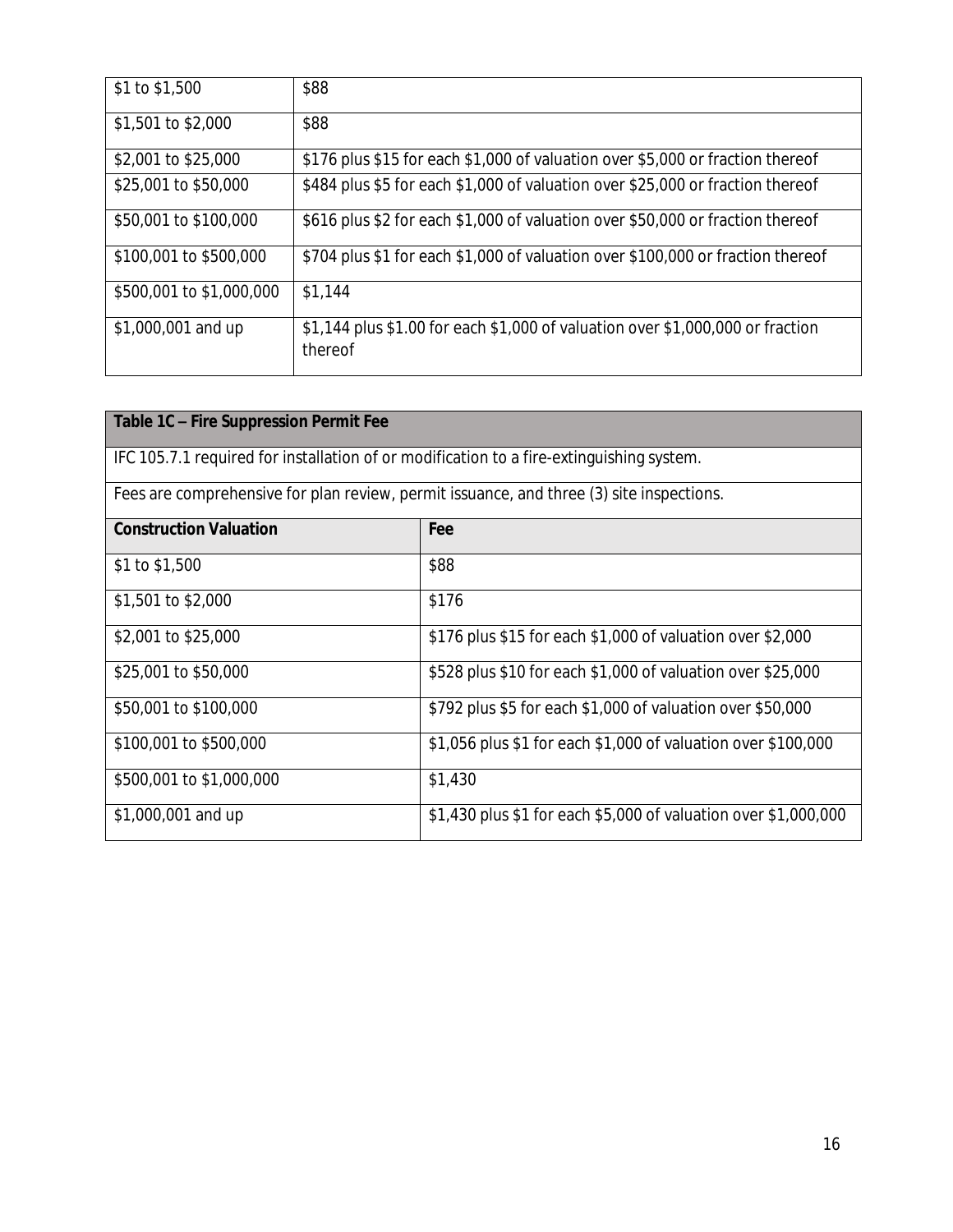# **Section 2. Fire Safety Inspections and Operational Permit Fees**

| <b>Table 2A - Fire Safety Inspection Fees</b>                       |                              |
|---------------------------------------------------------------------|------------------------------|
| Inspected Square-footage (SF)                                       | Fee                          |
| $1-1,000$                                                           | \$22                         |
| 1,001-2,500                                                         | \$44                         |
| 2,501-10,000                                                        | \$88                         |
| 10,001-50,000                                                       | \$132                        |
| 50,001-150,000                                                      | \$176                        |
| 150,001-400,000                                                     | \$264                        |
| Over 400,000                                                        | \$352                        |
| R-2 Multi-family Buildings                                          | Fee                          |
| Per Unit                                                            | \$5 (Not to exceed<br>\$500) |
| Substantial Common Areas (Gym, Recreational Area)                   | Square-Footage Fee           |
| <b>Vacant Buildings</b>                                             | Fee                          |
| Exterior Inspection with Systems Verification                       | \$44                         |
| Exterior Inspection with No Systems                                 | \$22                         |
| Interior Inspection                                                 | Use Square-Footage<br>Fee    |
| <b>Building Shell, Shared Spaces, and Systems</b>                   | Fee                          |
| Building Without System(s) (Fire Sprinklers, Fire Alarm, Fire Pump) | \$44                         |
| Building With System(s) (Fire Sprinklers, Fire Alarm, Fire Pump)    | \$88                         |
| <b>Re-Inspection Fees</b>                                           | Fee                          |
| Satisfactory Re-Inspection                                          | No Additional Charge         |
| <b>Unsatisfactory Re-Inspection</b>                                 | \$100                        |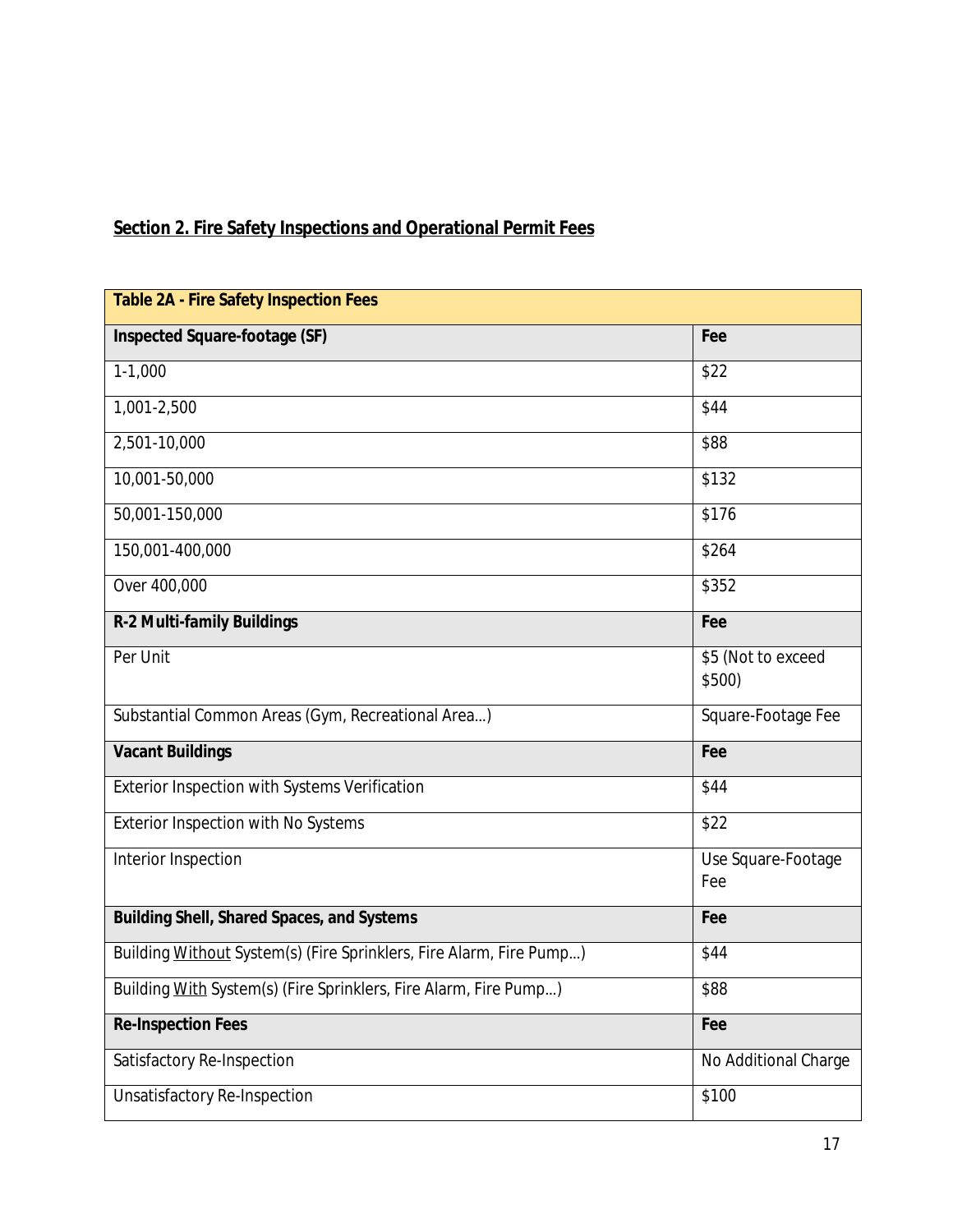#### **Table 2B - Operational Fire Permits (Annual)**

An Operational Fire Permit constitutes permission to store or handle hazardous materials, or to operate processes that may produce conditions hazardous to life or property.

The following Operational Fire Permits are required to be renewed on an annual basis.

Fees will be assessed in conjunction with the Inspected Square Footage Fee (2A). Operational Fire Permit Fees will only be assessed on an annual basis, and after a fire inspection has verified compliance with the International Fire Code (IFC).

| <b>IFC Reference</b> | Permit                                   | <b>Required for:</b>                                                                                                                                                                                                        | Fee  |
|----------------------|------------------------------------------|-----------------------------------------------------------------------------------------------------------------------------------------------------------------------------------------------------------------------------|------|
| 105.6.1              | <b>Aerosol Products</b>                  | Level 2 or Level 3 aerosol products in excess<br>of 500 pounds.                                                                                                                                                             | \$88 |
| 105.6.3              | <b>Aviation Facilities</b>               | Using a Group H or Group S occupancy for<br>aircraft servicing or repair and aircraft fuel-<br>servicing vehicles.                                                                                                          | \$88 |
| 105.6.3.1            | <b>Carbon Dioxide Systems</b>            | Carbon dioxide systems having more than<br>100 pounds of carbon dioxide.                                                                                                                                                    | \$88 |
| 105.6.5              | Cellulose Nitrate Film                   | Storage, handling, or using cellulose nitrate<br>film in a Group-A occupancy.                                                                                                                                               | \$88 |
| 105.6.6              | Combustible Dust-Producing<br>Operations | Operation of a grain elevator, flour starch<br>mill, feed mill, or a plant pulverizing<br>aluminum, coal, cocoa, magnesium, spices<br>or sugar, or other operations producing<br>combustible dusts as defined in Chapter 2. | \$88 |
| 105.6.7              | <b>Combustible Fibers</b>                | Storage and handling of combustible fibers<br>in quantities greater than 100 cubic feet.                                                                                                                                    | \$88 |
| 105.6.8              | <b>Compressed Gases</b>                  | Storage, use, or handling of compressed<br>gases in excess of the amounts listed in<br>Table 105.6.9.                                                                                                                       | \$88 |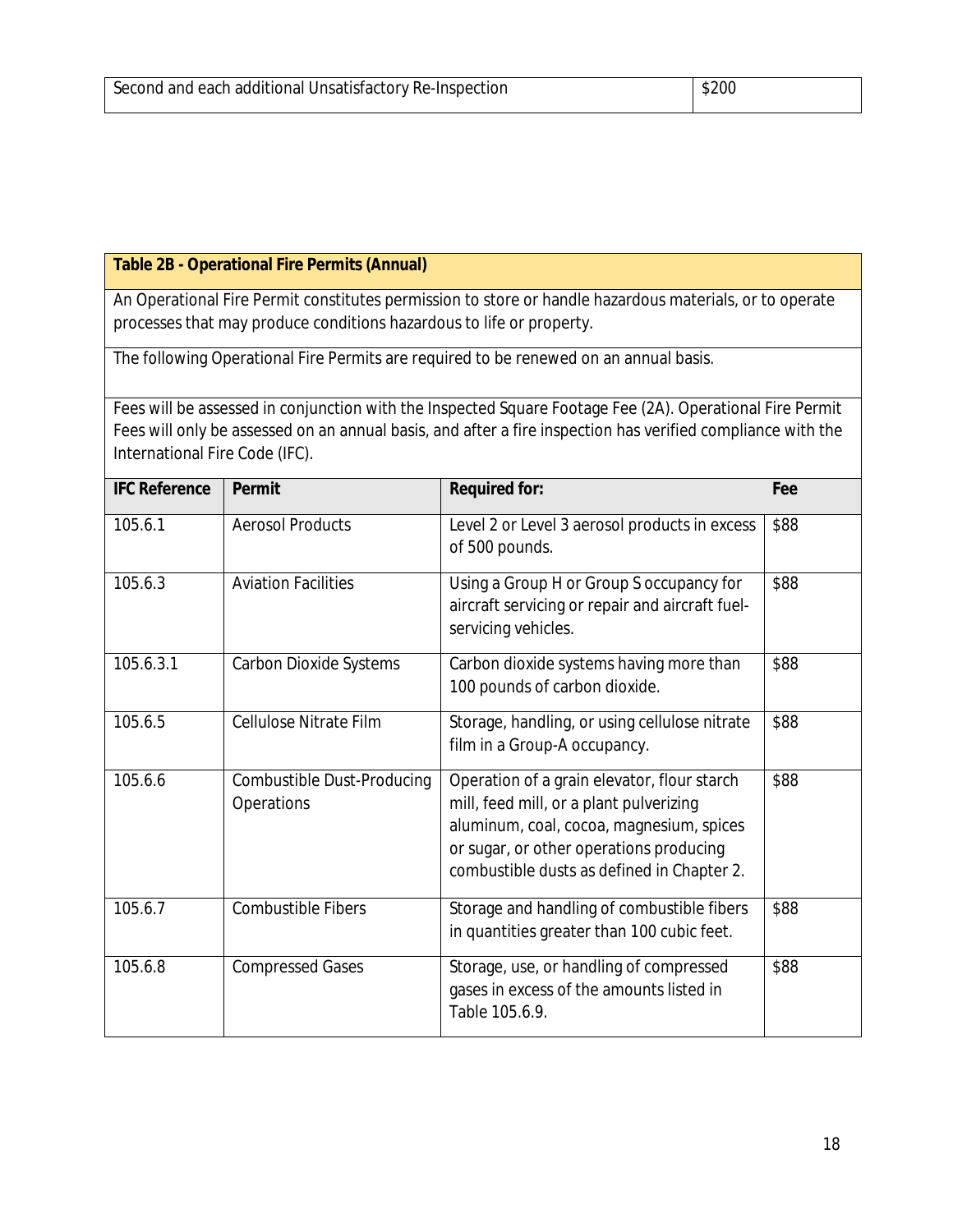| 105.6.9  | Covered and Open Mall<br><b>Buildings</b> | (1) The placement of retail fixtures and<br>displays, concession equipment, displays of<br>highly combustible goods and similar items<br>in the mall. (2) The display of liquid- or gas-<br>fired equipment in the mall. (3) The use of<br>open-flame or flame-producing equipment<br>in the mall. | \$88 |
|----------|-------------------------------------------|----------------------------------------------------------------------------------------------------------------------------------------------------------------------------------------------------------------------------------------------------------------------------------------------------|------|
| 105.6.10 | Cryogenic Fluids                          | Production, storage, transportation on site,<br>use, handling, or dispensing of cryogenic<br>fluids in excess of the amounts listed in<br>Table 105.6.11.                                                                                                                                          | \$88 |
| 105.6.11 | Cutting and Welding                       | Cutting or welding operations.                                                                                                                                                                                                                                                                     | \$88 |
| 105.6.12 | Dry Cleaning                              | Dry cleaning, or to change to a more<br>hazardous cleaning solvent used in existing<br>dry cleaning equipment.                                                                                                                                                                                     | \$88 |
| 105.6.14 | Explosives                                | For the manufacture, storage, handling,<br>sale, or use of any quantity of explosives,<br>explosive materials, fireworks, or<br>pyrotechnic special effects within the scope<br>of Chapter 56.                                                                                                     | \$88 |
| 105.6.16 | Flammable and Combustible<br>Liquids      | See IFC 105.6.17 for permit requirements.                                                                                                                                                                                                                                                          | \$88 |
| 105.6.17 | Floor Finishing                           | Floor finishing or surfacing operations<br>exceeding 350 square feet using Class I or<br>Class II liquids.                                                                                                                                                                                         | \$88 |
| 105.6.18 | Fruit and Crop Ripening                   | Operation of a fruit- or crop-ripening<br>facility, or conduct of a fruit-ripening<br>process using ethylene gas.                                                                                                                                                                                  | \$88 |
| 105.6.19 | Fumigation and Insecticidal<br>Fogging    | Operation of a business of fumigation or<br>insecticidal fogging, and to maintain a<br>room, vault, or chamber in which a toxic or<br>flammable fumigant is used.                                                                                                                                  | \$88 |
| 105.6.20 | <b>Hazardous Materials</b>                | Storage, transportation on site, dispensing,<br>use, or handling of hazardous materials in<br>excess of the amounts listed in Table<br>105.6.21.                                                                                                                                                   | \$88 |
| 105.6.21 | <b>HPM Facilities</b>                     | Storage, handling, or use hazardous<br>production materials.                                                                                                                                                                                                                                       | \$88 |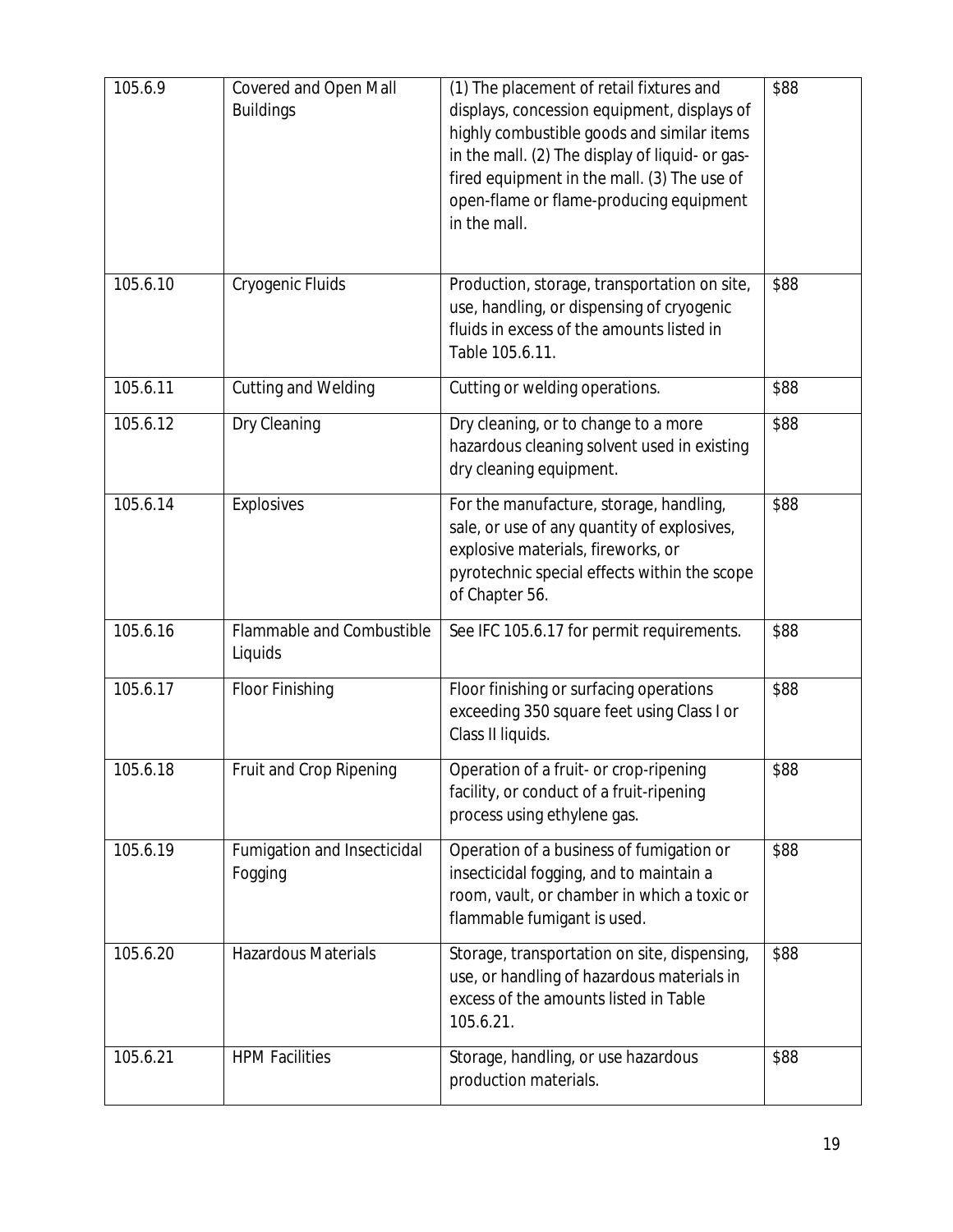| 105.6.22 | High-Piled Storage                                                            | Use of a building or portion thereof as a<br>high-piled storage area exceeding 500<br>square feet.                                                                                                                                                                                                                                                                                                                                                                                              | \$88 |
|----------|-------------------------------------------------------------------------------|-------------------------------------------------------------------------------------------------------------------------------------------------------------------------------------------------------------------------------------------------------------------------------------------------------------------------------------------------------------------------------------------------------------------------------------------------------------------------------------------------|------|
| 105.6.23 | <b>Hot Work Operations</b>                                                    | Hot work including, but not limited to: (1)<br>Public exhibitions and demonstrations<br>where hot work is conducted. (2) Use of<br>portable hot work equipment inside a<br>structure. (3) Fixed-site hot work<br>equipment, such as welding booths. (4) Hot<br>work conducted within a wildfire risk area.<br>(5) Application of roof coverings with the<br>use of an open-flame device. (6) Where<br>approved, the fire code official shall issue a<br>permit to carry out a hot work program. | \$88 |
| 105.6.24 | <b>Industrial Ovens</b>                                                       | Operation of industrial ovens regulated by<br>Chapter 30.                                                                                                                                                                                                                                                                                                                                                                                                                                       | \$88 |
| 105.6.25 | Lumber Yards and<br><b>Woodworking Plants</b>                                 | Storage or processing of lumber exceeding<br>100,000 board feet.                                                                                                                                                                                                                                                                                                                                                                                                                                | \$88 |
| 105.6.26 | Liquid or Gas-Fueled<br>Vehicles or Equipment in<br><b>Assembly Buildings</b> | Display, operation, or demonstration of<br>liquid- or gas-fueled vehicles or equipment<br>in assembly buildings.                                                                                                                                                                                                                                                                                                                                                                                | \$88 |
| 105.6.27 | LP Gas                                                                        | (1) Storage and use of LP-gas. (2) Operation<br>of cargo tankers that transport LP-gas.                                                                                                                                                                                                                                                                                                                                                                                                         | \$88 |
| 105.6.28 | Magnesium                                                                     | Melting, casting, heat treatment, or grind<br>more than 10 pounds of magnesium.                                                                                                                                                                                                                                                                                                                                                                                                                 | \$88 |
| 105.6.29 | Miscellaneous Combustible<br>Storage                                          | Storage in any building or upon<br>any premises in excess of 2,500 cubic feet<br>gross volume of combustible empty packing<br>cases, boxes, barrels, or similar containers,<br>rubber tires, rubber, cork, or similar<br>combustible material.                                                                                                                                                                                                                                                  | \$88 |
| 105.6.31 | Motor Fuel-Dispensing<br>Facilities                                           | Operation of automotive, marine, and fleet<br>motor fuel-dispensing facilities.                                                                                                                                                                                                                                                                                                                                                                                                                 | \$88 |
| 105.6.35 | <b>Organic Coatings</b>                                                       | Any organic-coating manufacturing<br>operation producing more than 1 gallon of<br>an organic coating in one day.                                                                                                                                                                                                                                                                                                                                                                                | \$88 |
| 105.6.37 | Places of Assembly                                                            | Operation of a place of assembly.                                                                                                                                                                                                                                                                                                                                                                                                                                                               | \$88 |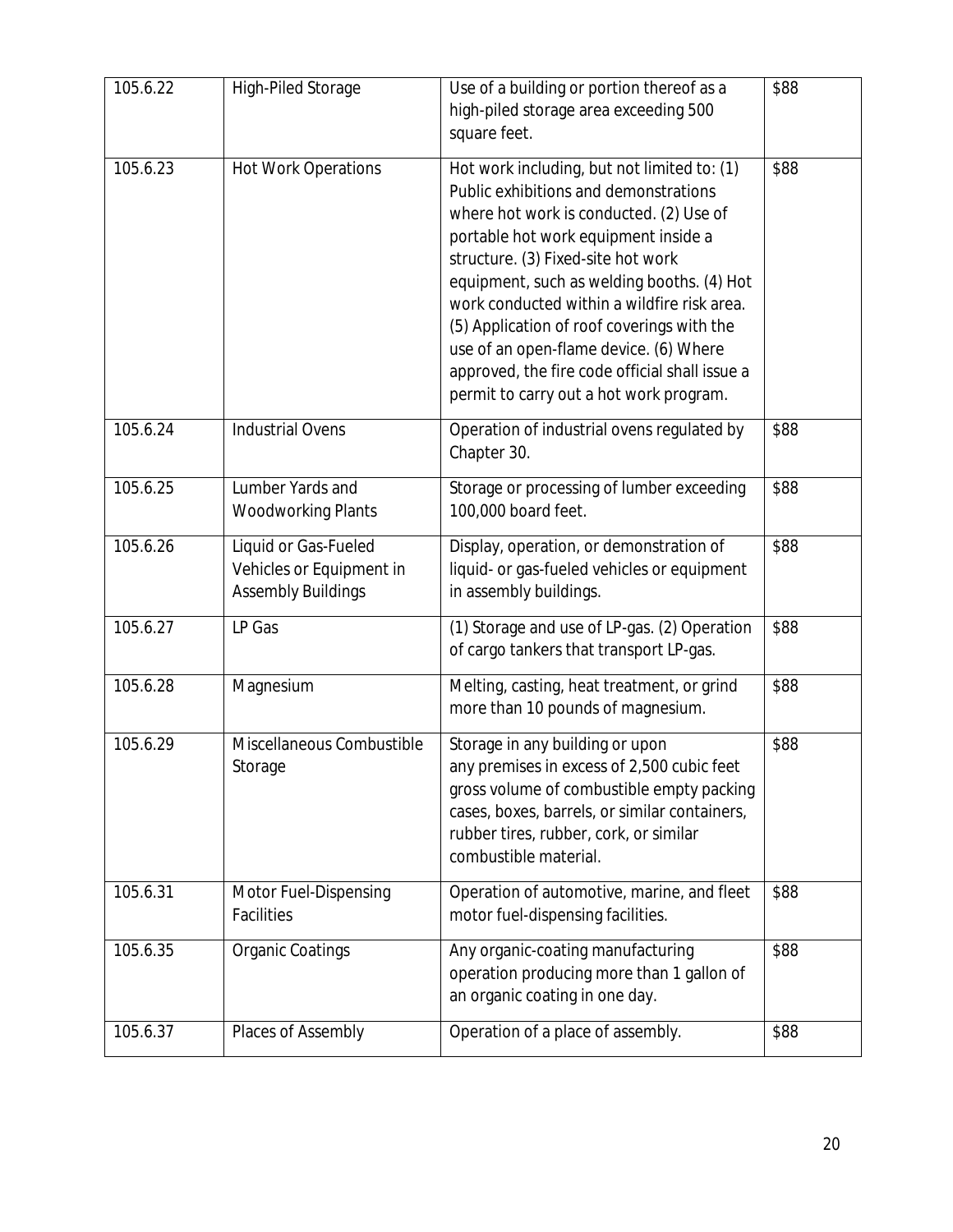| 105.6.41              | <b>Pyroxylin Plastics</b>                                     | Storage or handling of more than 25<br>pounds of cellulose nitrate (pyroxylin)<br>plastics, and for the assembly or<br>manufacture of articles involving pyroxylin<br>plastics.                                    | \$88 |
|-----------------------|---------------------------------------------------------------|--------------------------------------------------------------------------------------------------------------------------------------------------------------------------------------------------------------------|------|
| 105.6.42              | Refrigeration Equipment                                       | Operation of a mechanical refrigeration<br>unit or system regulated by Chapter 6.                                                                                                                                  | \$88 |
| 105.6.43              | Repair Garages and Motor<br><b>Fuel-Dispensing Facilities</b> | Operation of repair garages.                                                                                                                                                                                       | \$88 |
| 105.6.44              | Rooftop Heliports                                             | Operation of a rooftop heliport.                                                                                                                                                                                   | \$88 |
| 105.6.45              | Spraying or Dipping                                           | Conducting a spraying or dipping operation<br>utilizing flammable or combustible liquids,<br>or the application of combustible powders<br>regulated by Chapter 24.                                                 | \$88 |
| 105.6.46              | Storage of Scrap Tires and<br><b>Tire Byproducts</b>          | Establishing, conducting, or maintaining<br>storage of scrap tires and tire byproducts<br>that exceeds 2,500 cubic feet of total<br>volume of scrap tires, and for indoor<br>storage of tires and tire byproducts. | \$88 |
| 105.6.48              | <b>Tire-Rebuilding Plants</b>                                 | Operation and maintenance of a tire-<br>rebuilding plant.                                                                                                                                                          | \$88 |
| 105.6.49              | Waste Handling                                                | Operation of wrecking yards, junk yards,<br>and waste material-handling facilities.                                                                                                                                | \$88 |
| 105.6.50              | <b>Wood Products</b>                                          | Storage of chips, hogged material, lumber,<br>or plywood in excess of 200 cubic feet.                                                                                                                              | \$88 |
| $105.6.\overline{51}$ | Marijuana Extraction<br>Systems                               | Use of a marijuana / cannabis extraction<br>system regulated under WAC 314-55-104.                                                                                                                                 | \$88 |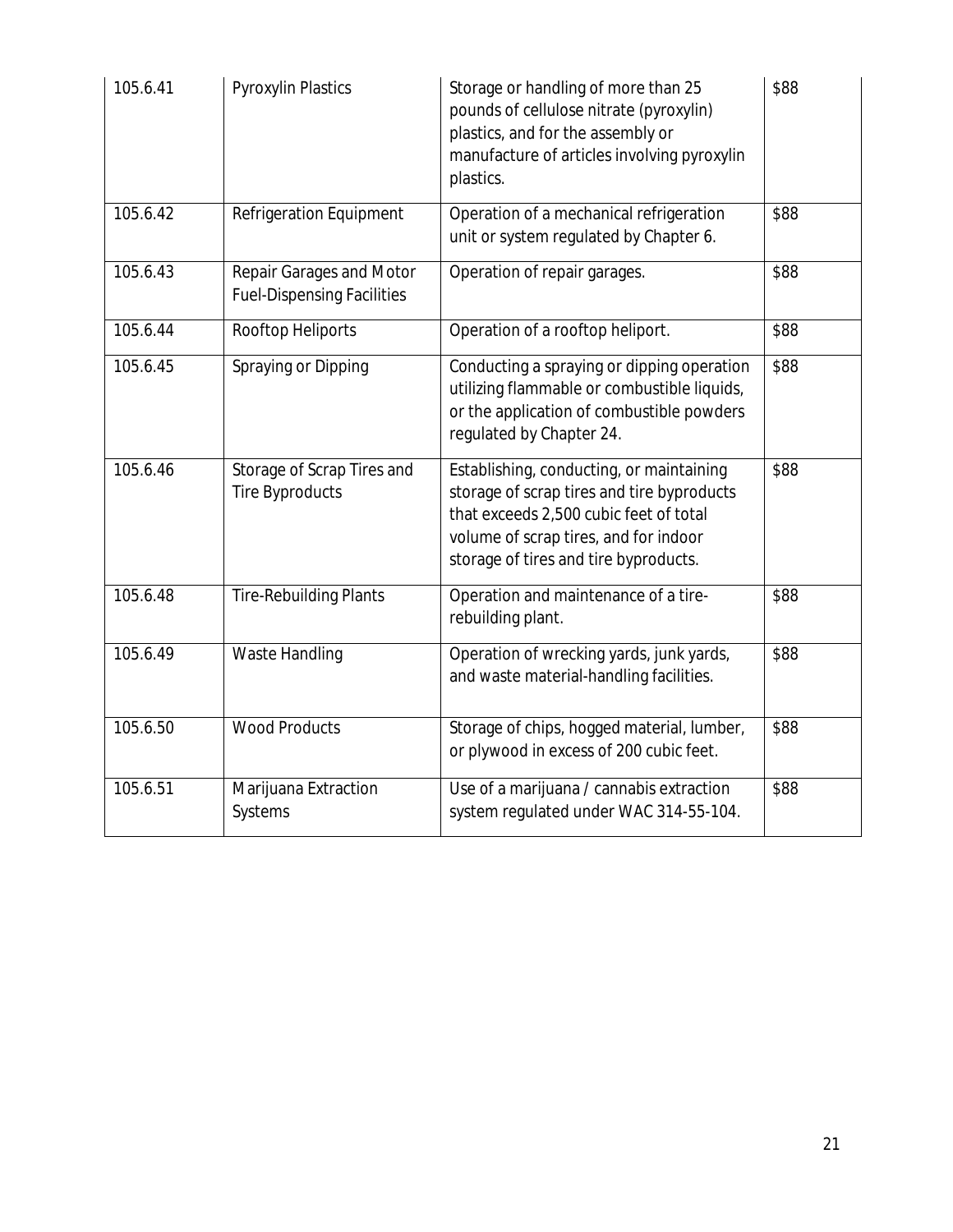#### **Table 2C - Operational Fire Permits (Per Event/Activity)**

An Operational Fire Permit constitutes permission to store or handle hazardous materials, or to operate processes that may produce conditions hazardous to life or property.

The following Operational Fire Permits are required to be obtained on a per event/activity basis.

The following Operational Fire Permits require a proposal from the applicant 30+ days prior to the event/activity so the Fire Department can conduct a proper review.

| <b>IFC Reference</b> | Permit                                                                        | <b>Required for:</b>                                                                                                                                                                                                                                                                                                                                                                                                                                                                            | Fee  |
|----------------------|-------------------------------------------------------------------------------|-------------------------------------------------------------------------------------------------------------------------------------------------------------------------------------------------------------------------------------------------------------------------------------------------------------------------------------------------------------------------------------------------------------------------------------------------------------------------------------------------|------|
| 105.6.2              | <b>Amusement Buildings</b>                                                    | Operation of a special amusement building.                                                                                                                                                                                                                                                                                                                                                                                                                                                      | \$88 |
| 105.6.4              | Carnivals, Fairs, and<br>Festivals                                            | Operations permit is required to conduct a<br>carnival, fair, and or festival.                                                                                                                                                                                                                                                                                                                                                                                                                  | \$88 |
| 5704.2.13            | Decommissioning<br><b>Underground Residential</b><br><b>Heating Oil Tanks</b> | Decommissioning underground tanks having<br>a capacity of 1,000 gallons or less, and its<br>associated piping, that contains, or<br>previously contained, heating oil for the<br>primary purpose of heating one-, two-family<br>residential structures.                                                                                                                                                                                                                                         | \$88 |
| 105.6.13             | <b>Exhibits and Trade Shows</b>                                               | Operation of exhibits and trade shows                                                                                                                                                                                                                                                                                                                                                                                                                                                           | \$88 |
| 105.6.23             | <b>Hot Work Operations</b>                                                    | Hot work including, but not limited to: (1)<br>Public exhibitions and demonstrations<br>where hot work is conducted. (2) Use of<br>portable hot work equipment inside a<br>structure. (3) Fixed-site hot work equipment,<br>such as welding booths. (4) Hot work<br>conducted within a wildfire risk area. (5)<br>Application of roof coverings with the use of<br>an open-flame device. (6) Where approved,<br>the fire code official shall issue a permit to<br>carry out a hot work program. | \$88 |
| 105.6.30             | Mobile Food Preparation<br>vehicles                                           | Mobile food preparation vehicles equipped<br>with appliances that produce smoke or<br>grease-laden vapors or utilize LP-gas systems<br>or CNG systems.                                                                                                                                                                                                                                                                                                                                          | \$88 |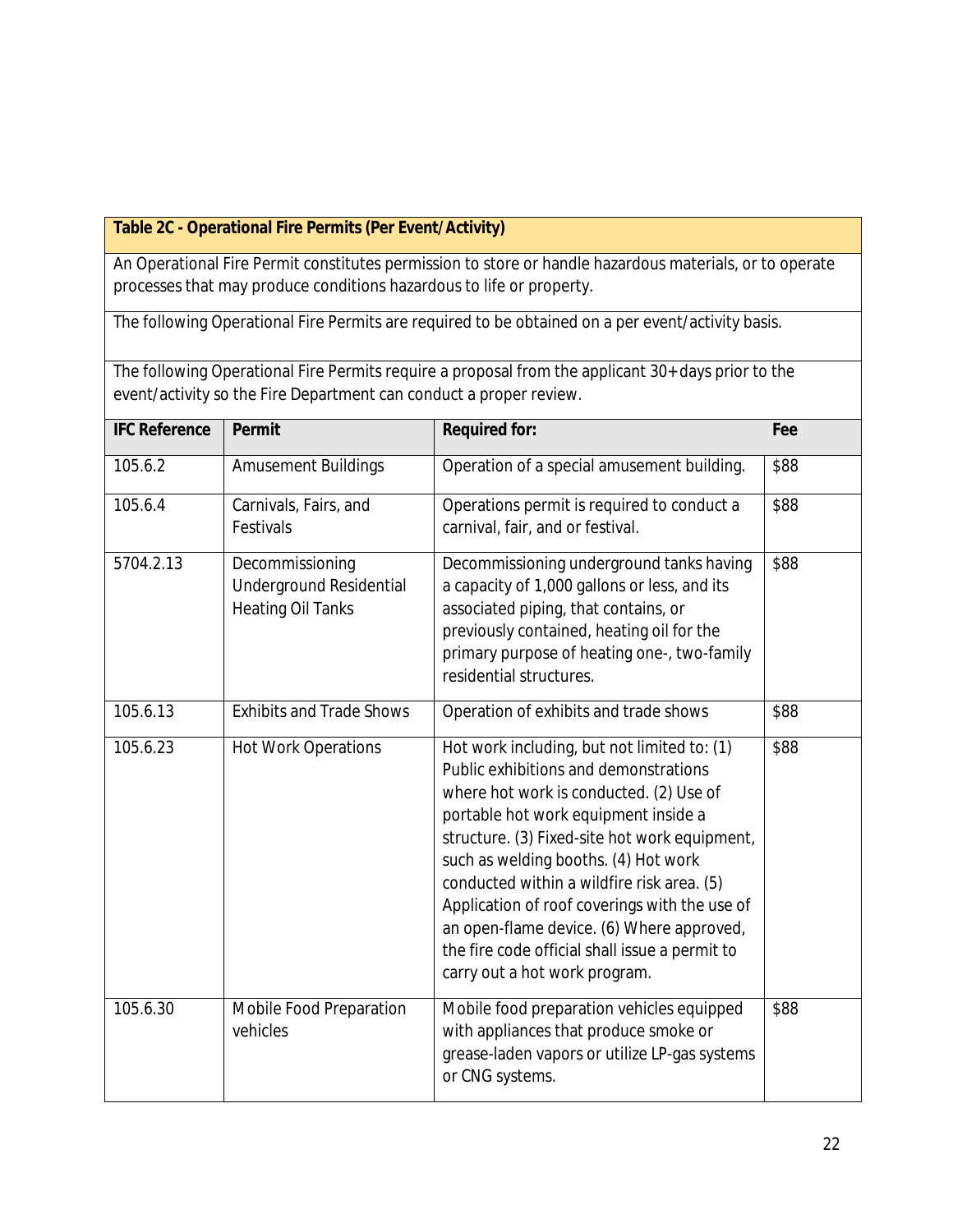| 105.6.32 | Open Burning                                             | Kindling or maintaining of an open fire or a<br>fire on any public street, alley, road, or other<br>public or private ground.                         | \$88               |
|----------|----------------------------------------------------------|-------------------------------------------------------------------------------------------------------------------------------------------------------|--------------------|
| 105.6.33 | Open Flames and Torches                                  | Removing paint with a torch; or to use a<br>torch or open-flame device in a wildfire risk<br>area.                                                    | \$88               |
| 105.6.34 | Open Flames and Candles                                  | Use of open flames or candles in connection<br>with assembly areas, dining areas of<br>restaurants, or drinking establishments.                       | \$22               |
| 105.6.36 | <b>Outdoor Assembly Event</b>                            | Outdoor assembly event where planned<br>attendance exceeds 1,000 persons.                                                                             | \$88               |
| 105.6.40 | <b>Pyrotechnic Special Effects</b><br>Material           | Use and handling of pyrotechnic special<br>effects material.                                                                                          | <b>Actual Cost</b> |
| 105.6.47 | <b>Temporary Membrane</b><br><b>Structures and Tents</b> | Operation of an air-supported temporary<br>membrane structure, a temporary stage<br>canopy, or a tent having an area in excess of<br>400 square feet. | Table D            |

#### **Table 2D – Temporary Membrane Structures and Tents**

IFC 105.7.18 Required to erect an air-supported temporary membrane structure, a temporary stage canopy or a tent having an area in excess of 400 square feet. Fees listed below include issuance of operational permit 105.6.45.

#### **Temporary Membrane Structures, Canopies and Tents**

**If any event has multiple locations to be inspected, each location will be considered a separate inspection and will be charged based upon the number of tents set up at each location. Permit for a Temporary Membrane Structure or Tent shall be renewed every 30 days for a maximum of 180 days.**

| <b>Number of Tents</b>                                            | Fee   |
|-------------------------------------------------------------------|-------|
| 1 Tent > permit amount                                            | \$88  |
| 2 to 5 Tents > permit amount                                      | \$176 |
| 6 or more Tents > permit amount                                   | \$264 |
| <b>Temporary Assembly Membrane Structures, Canopies and Tents</b> |       |
| <b>Occupant Load</b>                                              | Fee   |
| 50-99 persons                                                     | \$44  |
| Over 100 persons                                                  | \$88  |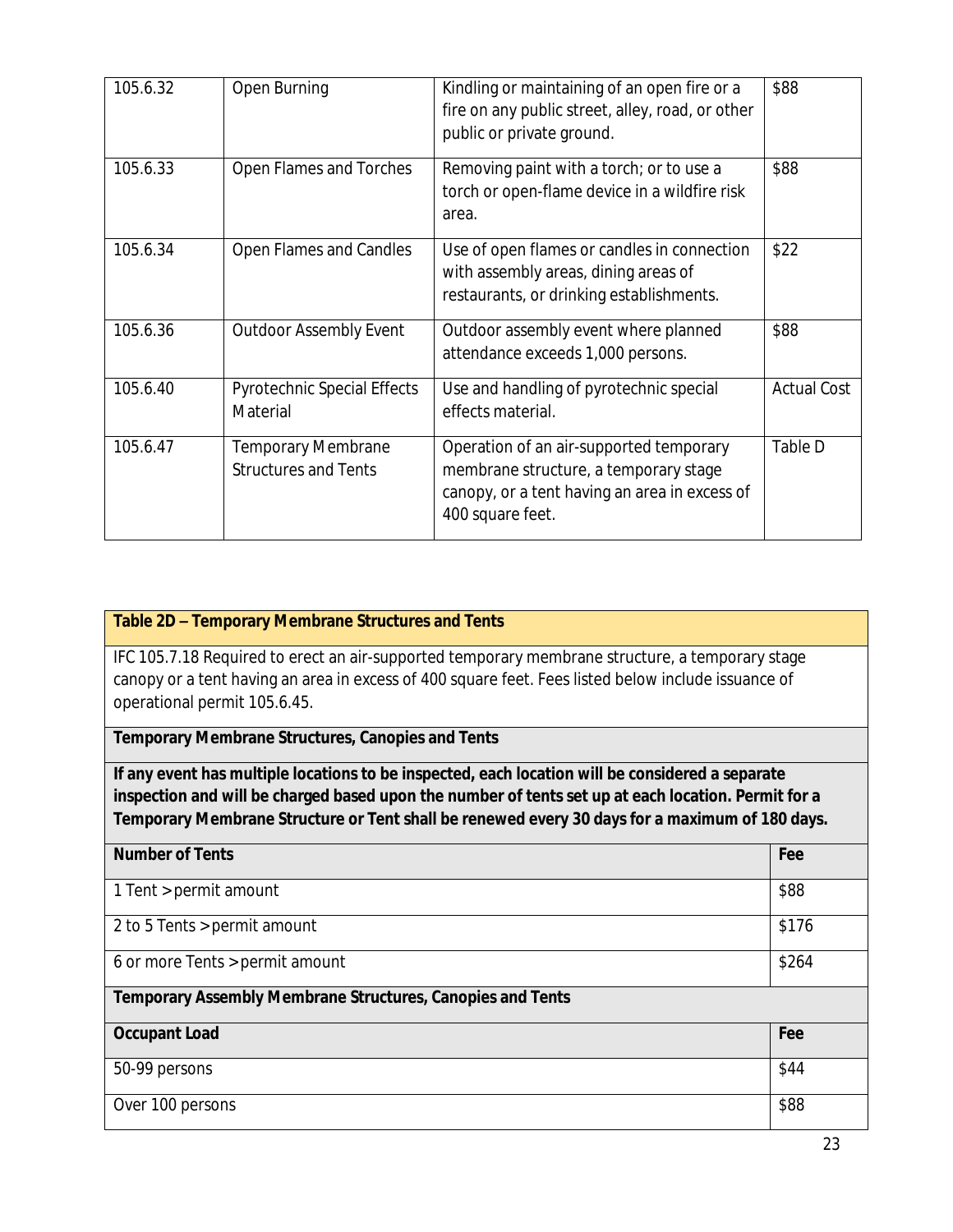| Other fees for Temporary Membrane Structures                                               |             |
|--------------------------------------------------------------------------------------------|-------------|
| Renewal Inspection                                                                         | \$44        |
| After hours and/or Holiday Inspections (Regular Hours: 8am to 4pm, M-F excluding Holidays) | Actual Cost |

#### **Section 3. Administrative and Suppression Fees**

| Table 3A - Cost Recovery Suppression Fees                                                                                |                    |
|--------------------------------------------------------------------------------------------------------------------------|--------------------|
| Recovering Department Cost related to incidents caused from arson or incidents caused by negligence of<br>an individual. |                    |
| <b>Description</b>                                                                                                       | Fee                |
| Equipment or apparatus contaminated, damaged, destroyed, or lost while providing service.                                | <b>Actual Cost</b> |
| Labor Cost Per Hour Including Overhead                                                                                   | <b>Actual Cost</b> |
| Vehicle Equipment Cost Per Hour Including Overhead                                                                       | <b>Actual Cost</b> |

| Table 3B - Investigation, Fire Origin       |                                |  |  |
|---------------------------------------------|--------------------------------|--|--|
| <b>Investigation Hours</b>                  | Fee                            |  |  |
| Regular Hours Investigation                 | \$88 per Hour per Investigator |  |  |
| Weekday Call Back, Minimum 2 Hours (Hourly) | \$88 per Hour per Investigator |  |  |
| Weekend/Holiday, Minimum 4 Hours (Hourly)   | \$88 per Hour per Investigator |  |  |

#### **Table 3C – Preventable False Fire Alarm**

Excessive numbers of false alarms harm alarm users and the general public, because excessive false alarms divert Public Safety Officers from other potentially critical duties and constitute a nuisance that must be abated.

A False Fire Alarm is defined as alarms sounding due to a lack of maintenance, despite fire code requirements calling for annual maintenance. A False Fire Alarm can also be when repeat accidental activations of a system that can be prevented.

The fee schedule listed below applies to Fire Alarm Systems that have a current annual service report in compliance with NFPA 72.

All Fire Alarm Systems that do not have a current and verified service report in compliance with NFPA 72 will start at the Fourth Response Fee of the fee schedule.

**Response Fee**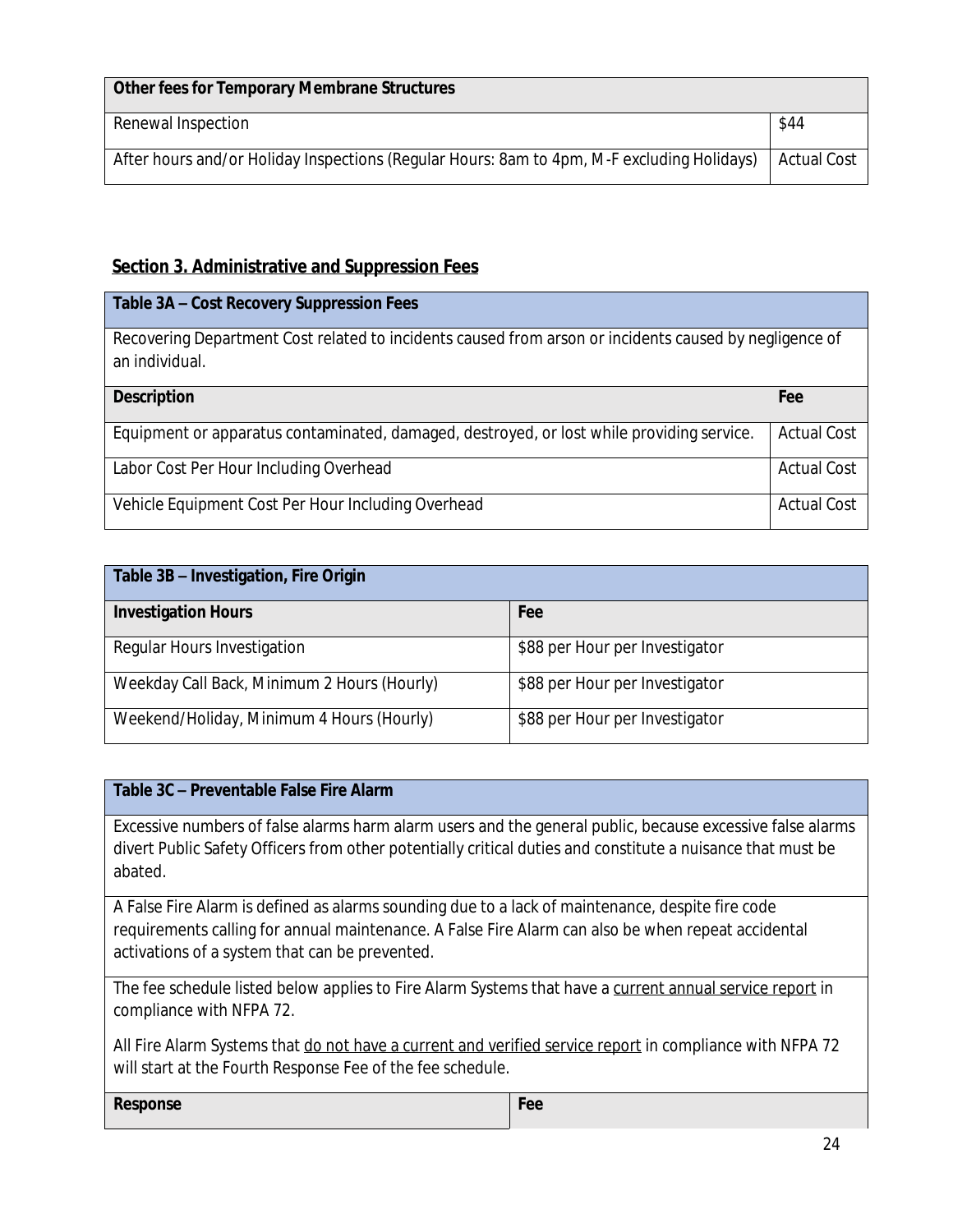| <b>First Response</b>                | No Charge |
|--------------------------------------|-----------|
| Second Response                      | No Charge |
| Third Response                       | No Charge |
| Fourth (and any additional) Response | \$308     |

#### **Table 3D – Outdoor Burning Violation**

Violations of Outdoor Burning as found in the International Fire Code Section 307 constitute as a public nuisance and take fire personnel away from other critical duties. The fee listed below represents the average cost associated with a fire response.

| <b>Description</b> | Fee   |
|--------------------|-------|
| Each Response      | \$308 |

#### **Section 4. Administrative Guidelines**

#### **Table 4A – Guidelines**

All Fire Safety Inspections fees including Annual Operational Permits Fees and Inspected Square-footage fees will be issued not more than once in a calendar year.

Construction Permits will serve as the operational permit for a period of up to one year from the last day of the month in which the installation permit become required.

The Fire Marshal shall have the authority to resolve disputes regarding the assessment of all fees related to Operational Permits, Fire Safety Inspection, Fire Investigations, and False Fire Alarms.

The Fire Marshal shall have administrative authority to adjust the fee to be applied to any individual operational or construction permit where, in the professional opinion of the Fire Marshal, the specific circumstances of the use do not well fit the level description found in the fee schedule, or where an adjusted fee is part of the resolution of a dispute regarding the application of administration of this fee schedule. The adjustment to be made shall be limited to no more than 50% above or below the fee set forth in this fee schedule.

City of Everett facilities requiring Operational Permits shall be issued permits at no cost unless the City of Everett has leased or rented that portion of the facility requiring the permit to another organization. In such case, the lessee or renter shall obtain and pay fees for required permits.

City of Everett sponsored events requiring Per-Event/Activity Operational Fire Permits shall be issued permits at no cost unless the City of Everett has hired vendors or contractors to provide such services for which the vendor or contractors directly profit. In such cases, the vendor or contractor shall obtain and pay fees for required permits.